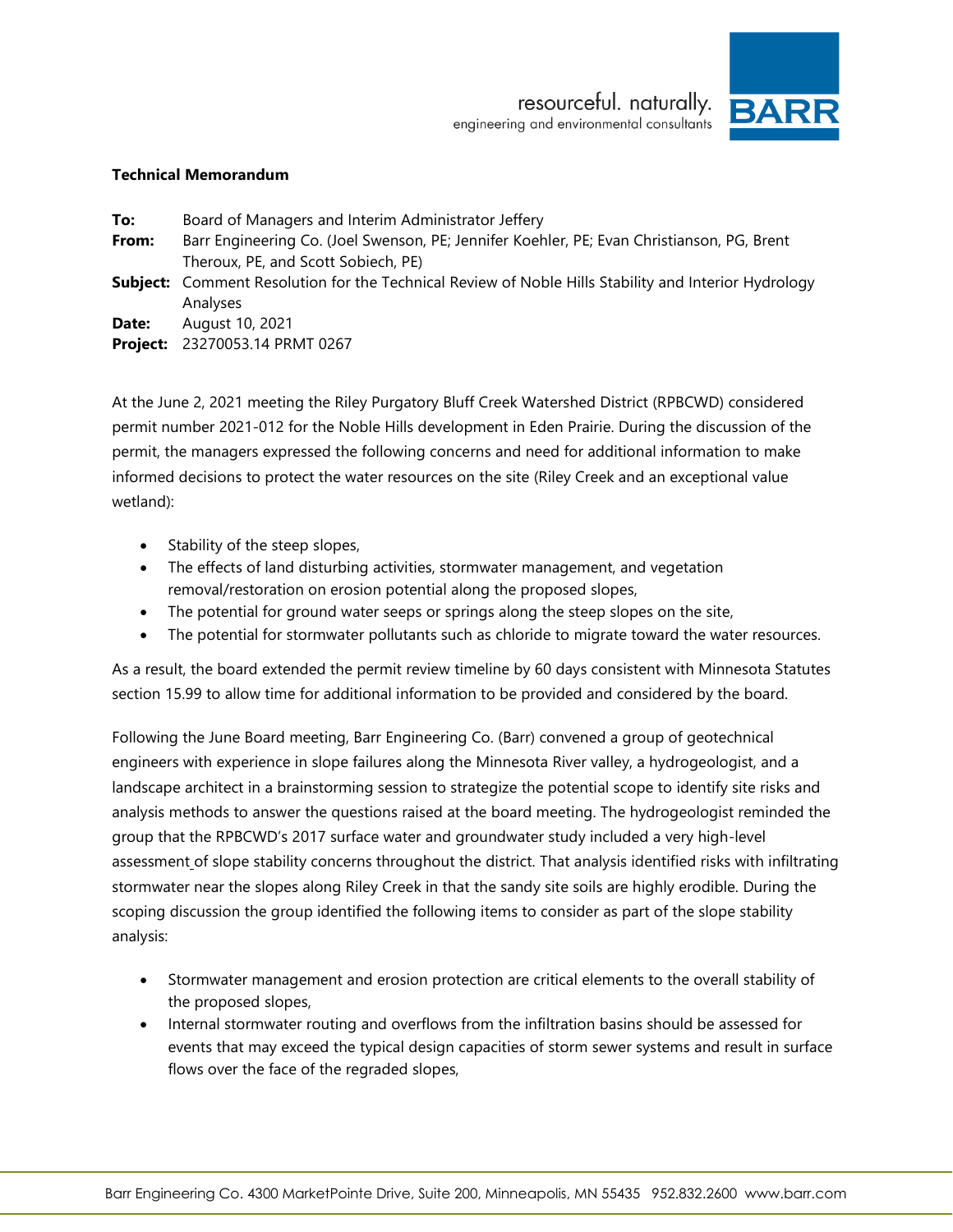| To:<br>From:   | Board of Managers and Interim Administrator Jeffery<br>Barr Engineering Co. (Joel Swenson, PE; Jennifer Koehler, PE; Evan Christianson, PG, Brent Theroux,<br>PE, and Scott Sobiech, PE) |
|----------------|------------------------------------------------------------------------------------------------------------------------------------------------------------------------------------------|
| Date:<br>Page: | <b>Subject:</b> Comment Resolution for the Technical Review of Noble Hills Stability and Interior Hydrology Analyses<br>August 10, 2021<br>2                                             |

- Based on the sandy soils identified in the borings, existing vegetated slopes at 2H:1V or less steep are likely stable because such slope angles are presumably less than the angle of repose of sand,
- Concentrated infiltration can change groundwater pathways and/or create new seeps along the slopes. Depending on site grading changes, new seeps could weaken slopes, cause erosion along the slopes, and lead to slope failures.
- Removal of vegetation during site grading exposes the underlying sands to significant erosion susceptibility. Therefore, project staging, stormwater management, and erosion management measures are essential,

Barr's recommended scope of work to aid in addressing the managers' concerns was presented to the City of Eden Prairie and the applicant on June  $23<sup>rd</sup>$ . The applicant subsequently worked with their consultants (Braun Intertec and Alliant Engineering) to develop a slope stability analysis and analyze the interior drainage and erosion potential within the proposed Noble Hills development. The purpose of this memo is to summarize Barr's review of the technical information submitted. The assessment consisted of reviewing the following materials:

- 1. Geotechnical Evaluation, Noble Hill Development Stability and Seepage Analyses prepared by Braun Intertec, dated July 22, 2021 (revised August 2, 2021, August 5, 2021 and August 10, 2021).
- 2. Noble Hill Additional Hydrologic/Hydraulic Analysis prepared by Alliant Engineering, Inc., dated July 22, 2021 (revised August 2, 2021).
- 3. Noble Hill Final Plat and Land Alteration Plan Set, prepared by Alliant Engineering, dated July 21, 2021 (revised August 2, 2021 and August 6, 2021)
- 4. HydroCAD models on the interior drainage system received July 22, 2021 (revised model output received August 2, 2021).
- 5. Noble Hill, Eden Prairie, MN, Final Plat and Land Alteration Plan Set, prepared by Alliant Engineering, Inc., dated May 20, 2021.
- 6. Noble Hill Storm Water Management Study, Eden Prairie, MN, prepared by Alliant Engineering, Inc., dated May 20, 2021.
- 7. Noble Hill Development/Standal Property Memorandum of Field Review Observations of Riley Purgatory Bluff Creek Watershed Possible Mapped Stream Locations, prepared by Alliant Engineering, Inc., dated May 3, 2021.
- 8. Geotechnical Evaluation Report, Standal Property, Spring Road and June Grass Lane, Eden Prairie, MN, prepared by Braun Intertec, dated October 10, 2019 (B1909967).
- 9. Supplemental Soil Borings, the Overlook Residential Development, prepared by Braun Intertec, dated March 5, 2020 (B1909967.00).
- 10. Engineering Evaluation, Noble Hill Residential Development, prepared by Braun Intertec, dated May 26, 2021 (B1909967.01).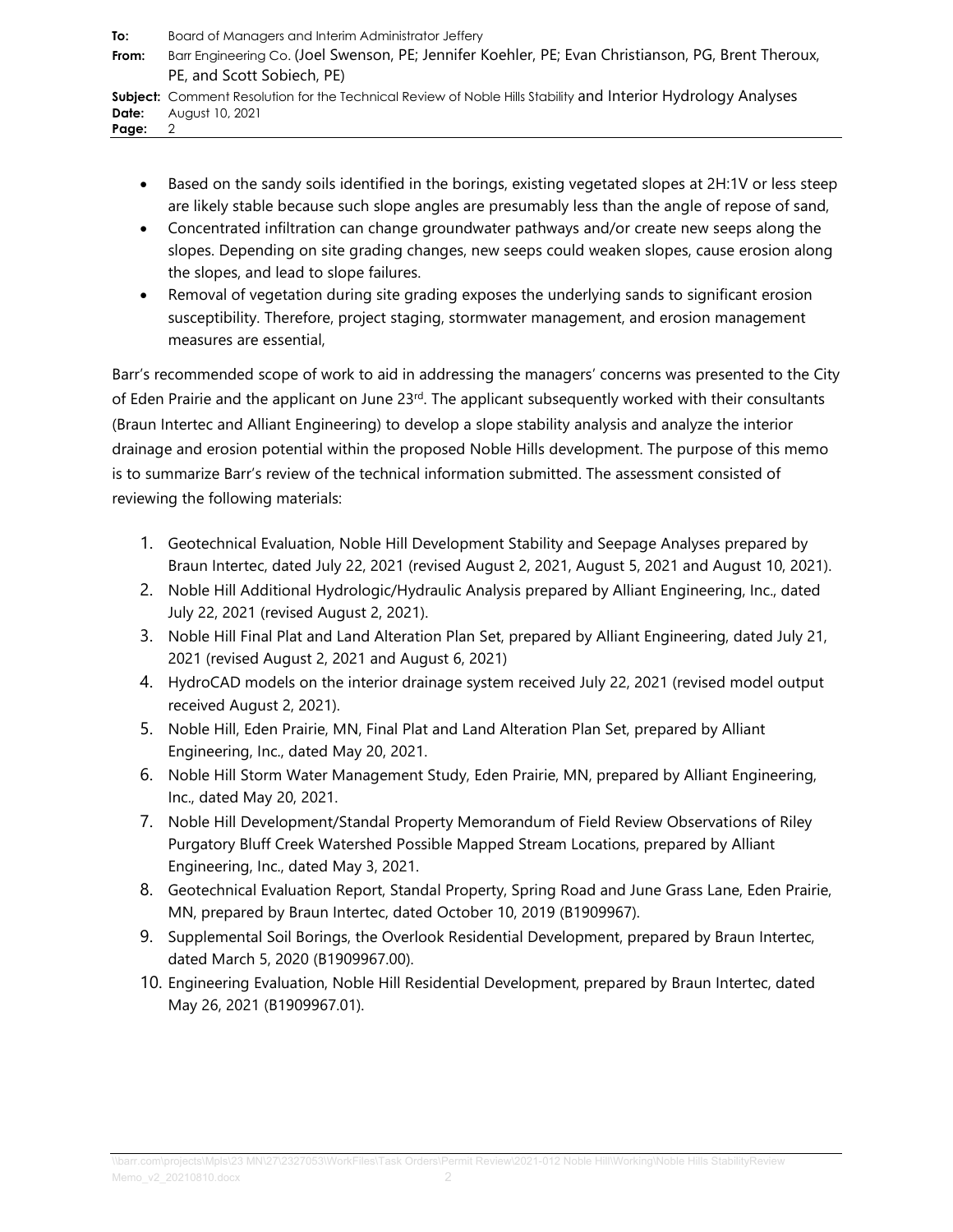**From:** Barr Engineering Co. [\(Joel Swenson, PE; Jennifer Koehler, PE; Evan](#page-0-1) Christianson, PG, Brent Therou[x,](#page-0-1)  PE, [and Scott Sobiech, PE\)](#page-0-1) **Subject:** [Comment Resolution for the Technical Review of](#page-0-2) Noble Hills Stability and Interior Hydrology Analyse[s](#page-0-2) **Date:** [August 10, 2021](#page-0-3) **Page:** 3

### **Summary of Findings**

In general, Barr concurs with the approach and findings presented in Braun Intertec's Stability and Seepage Analysis and Alliant Engineering's Additional Hydrologic/Hydraulic Analysis. Below is a list of key findings from the submitted analyses:

- 1. Field Observations
	- a. While no seeps and springs were observed on the property during the applicant's consultant site review, the area has received below normal precipitation which can directly impact the presence/absence of seeps.
	- b. Soil borings show that soils in the project area are primarily silty sand with subsurface soils of mainly poorly graded sand.
	- c. Soil borings and piezometer readings generally place groundwater at or below elevation 745 feet on the west side of the proposed development and less than 775 feet at boring ST-14.
- 2. Stability and Seepage analyzed existing, proposed, and hypothetical toe erosion slope scenarios while considering:
	- a. normal and high-water levels in the creek and wetland
	- b. dry and high-water level conditions in the infiltration basins
	- c. continuous recharge in the infiltration basins
- 3. Stability and Seepage Results:
	- a. The transient seepage analysis results indicate that saturated conditions do not develop between the bottom of the basins and the normal phreatic groundwater surface during scenarios of high basin water levels or continuous basin infiltration. The results indicate no significant water table mounding as a result of the infiltration basins. Therefore any impacts to groundwater flow resulting from infiltrating basins are expected to be negligible.
	- b. The stability analysis revealed the proposed graded slopes result in factors of safety (FOS) against slope failure greater than 1.5. Note that a FOS of 1.0 is on the verge of failure and the higher the number, the more stable the slope is estimated to be. Typical design standards by USACE would look for FOS of 1.4 or greater in drained, sandy conditions (such as this site).
	- c. The stability analysis showed the current FOS is less than 1.5 for existing natural slopes outside the construction limits when considering high water levels in Riley Creek. The FOS for these slopes under the high water scenario do not change when incorporating the developed slopes and infiltration from the basins.
	- d. The stability results indicate an apparent slight decrease in FOS from existing (see Fig. A.3 with FOS = 1.5) to proposed (see Fig. A.12 with FOS = 1.4). However, Fig. A.12 represents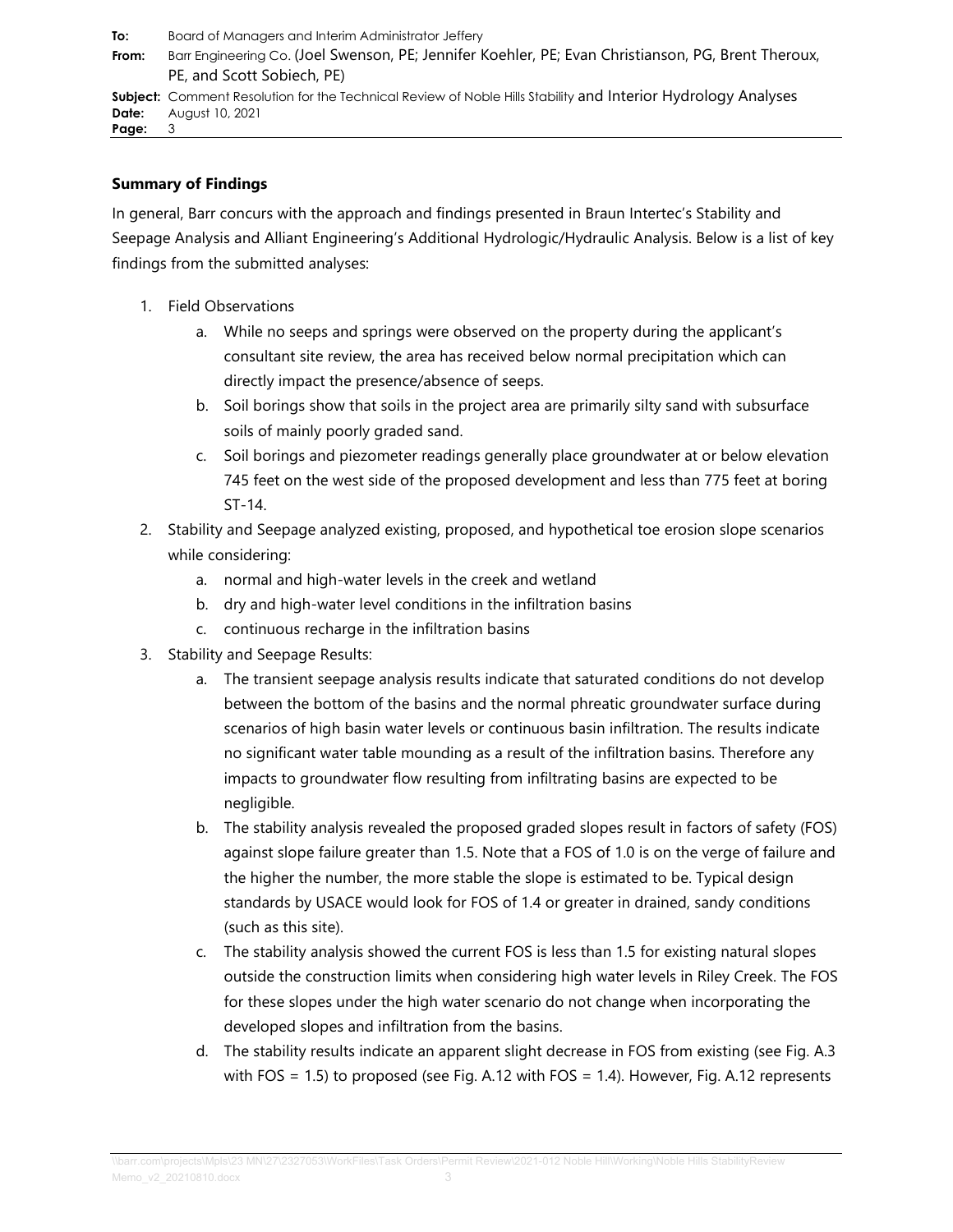**From:** Barr Engineering Co. [\(Joel Swenson, PE; Jennifer Koehler, PE; Evan](#page-0-1) Christianson, PG, Brent Therou[x,](#page-0-1)  PE, [and Scott Sobiech, PE\)](#page-0-1) **Subject:** [Comment Resolution for the Technical Review of](#page-0-2) Noble Hills Stability and Interior Hydrology Analyse[s](#page-0-2)

**Date:** [August 10, 2021](#page-0-3)

**Page:** 4

dry basin conditions and the slope segment in question is outside of the construction limits.

- e. The stability and associated drainage systems of the proposed retaining walls could not be reviewed because the walls have not been fully designed. However, the City of Eden Prairie requires that all retaining walls over 4 feet high be designed and certified by a professional engineer as part of their approval process.
- 4. Interior surface flow conditions considered:
	- a. Full project build-out,
	- b. An interim condition with sparse vegetation,
	- c. Conditions with reduce catch basin/out capacity in efforts to enhance the proposed designs resiliency to erosion.
	- d. Atlas 14 rainfall depths (current climate conditions) and projected mid-century rainfall estimates (to assess climate resiliency):
		- i. 1-year (2.50"),
		- ii. 2-year (2.87"),
		- iii. 10-year (4.27"),
		- iv. 100-year (7.41"),
		- v. 500-year (10.40"),
- 5. Interior drainage analysis summary:
	- a. The applicant incorporated the following erosion control measure during construction:
		- i. Adding biorolls along the emergency overflow (EOF) path to further attenuate the potential for erosion.
		- ii. Post grading silt fence on the slope above and below the proposed retaining wall,
		- iii. Silt fence J-hooks to prevent gully erosion along silt fence perimeter,
		- iv. On grade piping of skimmers to the lower sediment basin to allow for no overland flow on steep slopes of skimming discharge,
		- v. Adding flocculant to interim sedimentation basins in the event the sediment is not settling out sufficiently.
	- b. The full-build-out interior drainage analysis revealed the potential for runoff to spill over the emergency overflows if catch basins plug or during extremely large storm events (e.g., 500-year event). This has the potential to produce erosive surface flow velocities to exceeding 14 feet per second (fps). To mitigate against the erosive flow velocities,
		- i. The plans were revised to show Enkamat R45, a permanent turf reinforcing mat (TRM) on the emergency overflow swales between homes, within drainage and utility easements. The TRM is capable of withstanding velocities of 30 fps for 60 minutes and 14 fps for 50 hours when fully-vegetated. In an unvegetated condition the Enkamat R45 (TRM) is capable of withstanding velocities of 16 fps
- vi. projected 10-year mid-
	- 21st century (6.6")
- vii. projected 100-year mid-21st century (10.2").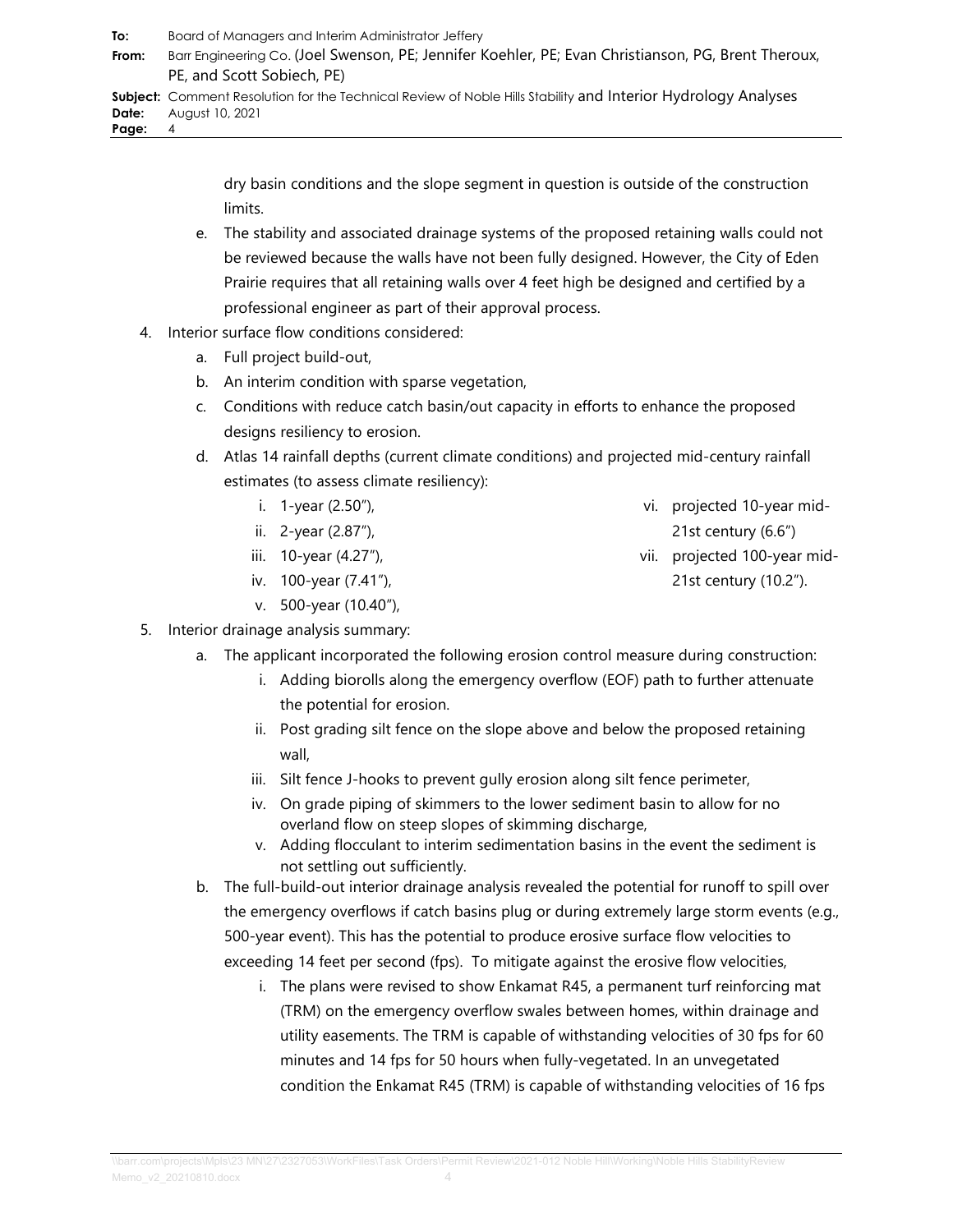**From:** Barr Engineering Co. [\(Joel Swenson, PE; Jennifer Koehler, PE; Evan](#page-0-1) Christianson, PG, Brent Therou[x,](#page-0-1)  PE, [and Scott Sobiech, PE\)](#page-0-1)

**Subject:** [Comment Resolution for the Technical Review of](#page-0-2) Noble Hills Stability and Interior Hydrology Analyse[s](#page-0-2) **Date:** [August 10, 2021](#page-0-3)<br>**Page:** 5 Page:

> for 60 minutes, thus providing erosion protection prior to vegetation establishment.

- ii. Grading was revised to prevent uncontrolled overflows for the 500-year event
- iii. Additional catch basin capacity was added at the low points.
- 6. The proposed stormwater management system does provide for stormwater pollutant removals of phosphorus and total suspended solids meeting RPBCWD regulatory requirements.
- 7. Chloride use within the development site will be managed by the City of Eden Prairie and only applied in accordance with the approved chloride management plan.

While Barr concurs with the general findings of the analysis, [Table 1](#page-4-0) and [Table 2](#page-5-0) summarize several comments based on the July 22<sup>nd</sup> submittals that the applicant's consultants have worked on addressing with subsequent submittals to increase the level of certainty in the modeling results presented in the technical memos and the overall resiliency of the proposed development. Barr discussed many of these items with the applicant's consultants during virtual meetings or calls on July 28<sup>th</sup>, 29<sup>th</sup>, August 3<sup>rd</sup>, and August 6<sup>th</sup>. Subsequent submittals have addressed the comments.

| <b>Comment</b>                                                                                                                                                                                                                                                                                                                                                       | <b>Likelihood of</b><br>significantly<br>impacting<br>outcome | <b>Comment Resolution</b>                                                                                |
|----------------------------------------------------------------------------------------------------------------------------------------------------------------------------------------------------------------------------------------------------------------------------------------------------------------------------------------------------------------------|---------------------------------------------------------------|----------------------------------------------------------------------------------------------------------|
| Rerun stability analyses with expanded entry<br>limits to verify the minimum factor of safety<br>values were identified. If certain slope stability<br>runs were completed to highlight scenarios, then<br>that should be noted. It is standard practice to<br>analyze and present the lowest factor of safety<br>for a slope configuration. Please provide results. | Low                                                           | <b>Comment satisfied</b><br>Results were provided with expanded<br>entry-exit limits.                    |
| Optimized slip surfaces were presented, and<br>several failure surfaces were concave. Please<br>provide justification for presenting optimized<br>failure surfaces with concave failure geometry.                                                                                                                                                                    | Low                                                           | <b>Comment satisfied</b><br>Affected analyses along section B-B<br>show FOS well in excess of 1.5.       |
| Include a list of assumed boundary conditions<br>for seepage models. What is/are the references<br>for these boundary conditions?                                                                                                                                                                                                                                    | l ow                                                          | <b>Comment satisfied.</b><br>Results now indicate water elevation<br>boundary conditions at the wetland. |
| Seepage results do not depict head contours, so<br>it is not possible to assess how seepage flows<br>through soil. This is particularly relevant for<br>transient analysis where two constant head water<br>boundaries are incorporated. Please provide<br>head contours.                                                                                            | $\log$                                                        | <b>Comment satisfied</b><br>Head contours were included on flow<br>nets.                                 |

### <span id="page-4-0"></span>**Table 1 Comments relate to slope seepage and stability analysis**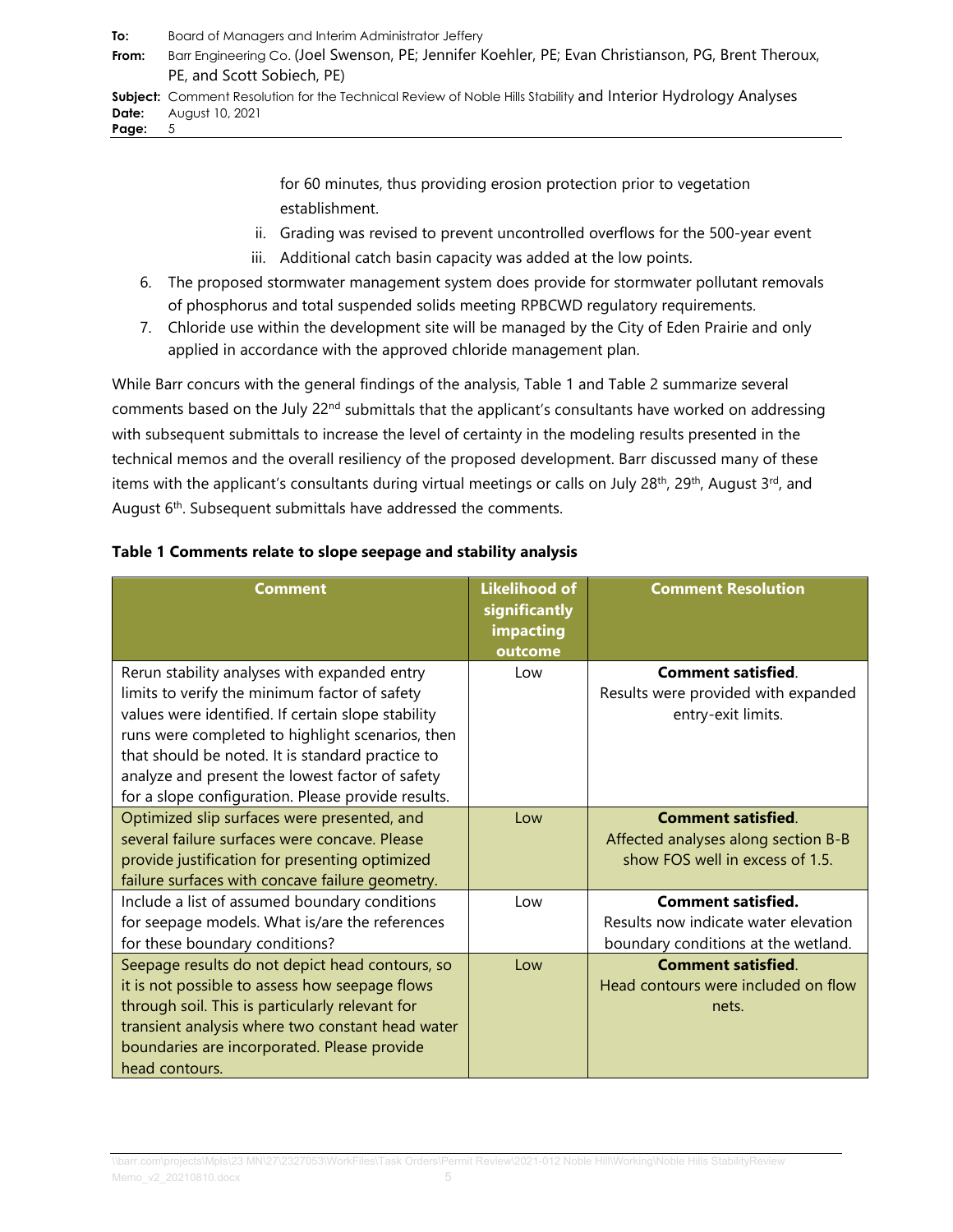**From:** Barr Engineering Co. [\(Joel Swenson, PE; Jennifer Koehler, PE; Evan](#page-0-1) Christianson, PG, Brent Therou[x,](#page-0-1)  PE, [and Scott Sobiech, PE\)](#page-0-1)

**Subject:** [Comment Resolution for the Technical Review of](#page-0-2) Noble Hill[s](#page-0-2) Stability and Interior Hydrology Analyses<br>Date: August 10, 2021 **Date:** [August 10, 2021](#page-0-3)

Page:

| There is not enough data to support blanket<br>assumption that groundwater levels are steady<br>given that very little precipitation (drought<br>conditions) has occurred over of the course of<br>this study. Please comment.                                                            | Low         | <b>Comment satisfied.</b><br>Additional discussion was added to<br>explain rationale for assumed<br>groundwater levels.                                                                                                                                                                                                                                                                                                                        |
|-------------------------------------------------------------------------------------------------------------------------------------------------------------------------------------------------------------------------------------------------------------------------------------------|-------------|------------------------------------------------------------------------------------------------------------------------------------------------------------------------------------------------------------------------------------------------------------------------------------------------------------------------------------------------------------------------------------------------------------------------------------------------|
| Reference to groundwater rising near the toe<br>was made in the document. However, there's no<br>mention in the document if any seeps were<br>simulated. Plot and comment on exit gradients<br>and flux due to seepage. Were any critical exit<br>gradients identified from the analysis? | Moderate    | <b>Comment satisfied.</b><br>Exit gradients were evaluated,<br>including no exit gradient greater<br>than 0.5 was calculated. No explicit<br>discussion of seeps daylighting on<br>slopes. However, several flow nets<br>show the phreatic surface daylighting<br>above water levels in the wetland,<br>both in Existing Conditions and Pond<br>scenarios, which implies seepage may<br>daylight on slopes independent of<br>pond performance. |
| What are the stability impacts if segments of the                                                                                                                                                                                                                                         | Moderate-   | <b>Comment satisfied.</b>                                                                                                                                                                                                                                                                                                                                                                                                                      |
| slope are removed due to erosion? How does the                                                                                                                                                                                                                                            | Plans       | Included case with assumed erosion                                                                                                                                                                                                                                                                                                                                                                                                             |
| factor of safety (slope stability and exit gradients)                                                                                                                                                                                                                                     | modified to | to 2H:1V slope.                                                                                                                                                                                                                                                                                                                                                                                                                                |
| change?                                                                                                                                                                                                                                                                                   | reduce      |                                                                                                                                                                                                                                                                                                                                                                                                                                                |
|                                                                                                                                                                                                                                                                                           | erosion     |                                                                                                                                                                                                                                                                                                                                                                                                                                                |
|                                                                                                                                                                                                                                                                                           | potential   |                                                                                                                                                                                                                                                                                                                                                                                                                                                |
| It is not clear which stability case results are from                                                                                                                                                                                                                                     | Low         | <b>Comment satisfied.</b>                                                                                                                                                                                                                                                                                                                                                                                                                      |
| which seepage analysis. Please clarify.                                                                                                                                                                                                                                                   |             | Tables 6 and 7 were added to Braun's                                                                                                                                                                                                                                                                                                                                                                                                           |
|                                                                                                                                                                                                                                                                                           |             | report.                                                                                                                                                                                                                                                                                                                                                                                                                                        |
| Was slope stability calculated for each time-step                                                                                                                                                                                                                                         | Low         | <b>Comment satisfied.</b>                                                                                                                                                                                                                                                                                                                                                                                                                      |
| of the transient seepage analysis? If so, clarify                                                                                                                                                                                                                                         |             | Braun provided the slope stability and                                                                                                                                                                                                                                                                                                                                                                                                         |
| and explain in the report. If not, provide more<br>discussion of the transient seepage analysis.                                                                                                                                                                                          |             | transient seepage timestep<br>information.                                                                                                                                                                                                                                                                                                                                                                                                     |
| Neither of the upgradient borings or                                                                                                                                                                                                                                                      | Low         | <b>Comment satisfied.</b>                                                                                                                                                                                                                                                                                                                                                                                                                      |
| piezometers extended to groundwater (ST-12                                                                                                                                                                                                                                                |             | Additional discussion was added to                                                                                                                                                                                                                                                                                                                                                                                                             |
| and ST-14). So, groundwater elevations in the                                                                                                                                                                                                                                             |             | explain rationale for assumed                                                                                                                                                                                                                                                                                                                                                                                                                  |
| eastern areas of the site are unknown. Please                                                                                                                                                                                                                                             |             | groundwater levels.                                                                                                                                                                                                                                                                                                                                                                                                                            |
| comment on model boundary conditions.                                                                                                                                                                                                                                                     |             |                                                                                                                                                                                                                                                                                                                                                                                                                                                |
|                                                                                                                                                                                                                                                                                           |             |                                                                                                                                                                                                                                                                                                                                                                                                                                                |

#### <span id="page-5-0"></span>**Table 2 Comments relate to hydrologic/hydraulic analysis**

| <b>Comment</b>                                                                       | Likelihood of<br>significantly<br>impacting<br>outcome | <b>Comment Resolution</b> |
|--------------------------------------------------------------------------------------|--------------------------------------------------------|---------------------------|
| Typical retaining wall section with swale does<br>not show TRM along swale and shows | Low                                                    | <b>Comment satisfied.</b> |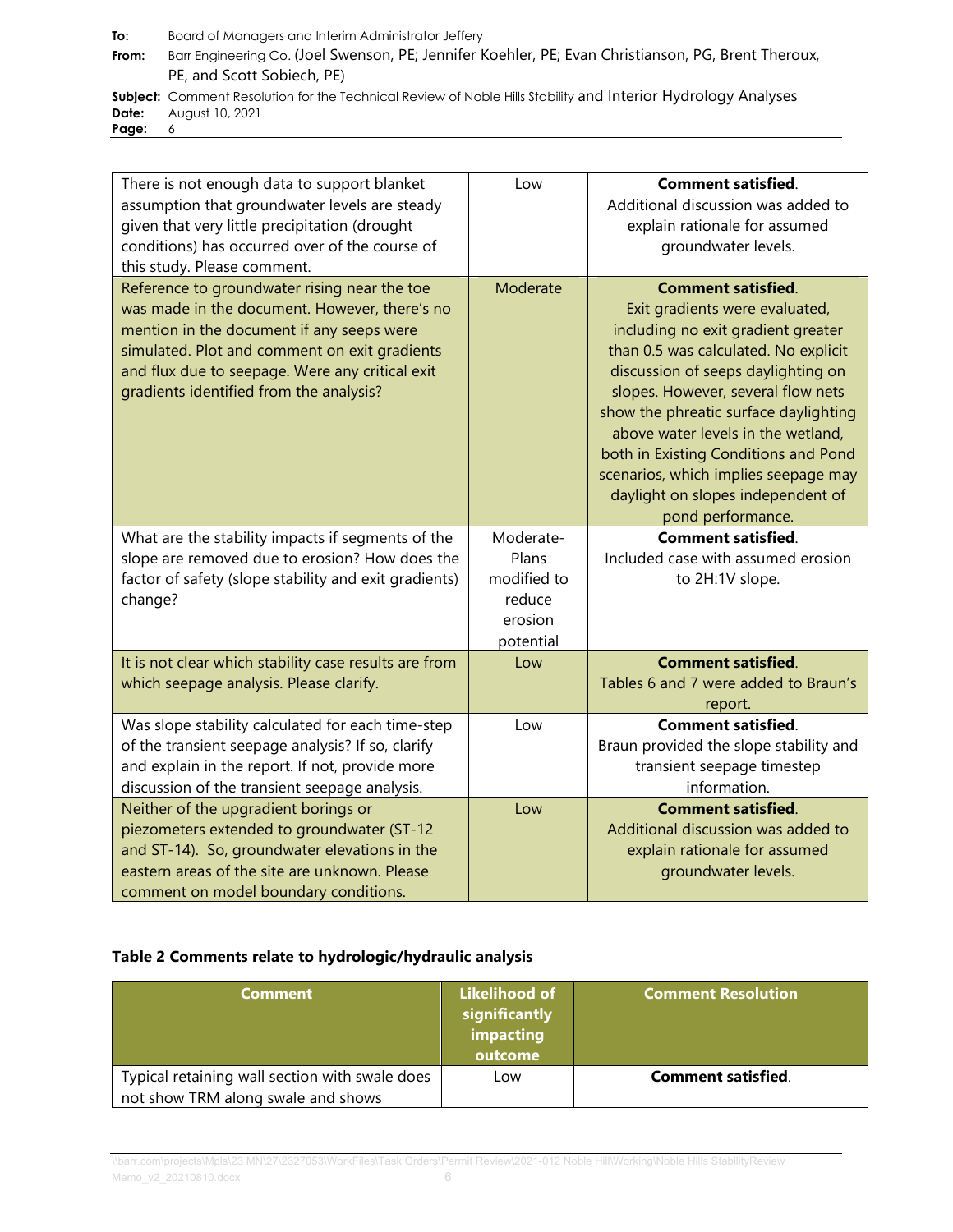**From:** Barr Engineering Co. [\(Joel Swenson, PE; Jennifer Koehler, PE; Evan](#page-0-1) Christianson, PG, Brent Therou[x,](#page-0-1)  PE, [and Scott Sobiech, PE\)](#page-0-1)

**Subject:** [Comment Resolution for the Technical Review of](#page-0-2) Noble Hill[s](#page-0-2) Stability and Interior Hydrology Analyses<br>Date: August 10, 2021 **Date:** [August 10, 2021](#page-0-3)

Page:

| <b>Comment</b>                                                                                                                                                                                                                                                                                                                                                                                                                                                                                                                                          | <b>Likelihood of</b><br>significantly<br>impacting<br>outcome | <b>Comment Resolution</b>                                                                                                                                                                                                                                                                                                                                                                                                                    |
|---------------------------------------------------------------------------------------------------------------------------------------------------------------------------------------------------------------------------------------------------------------------------------------------------------------------------------------------------------------------------------------------------------------------------------------------------------------------------------------------------------------------------------------------------------|---------------------------------------------------------------|----------------------------------------------------------------------------------------------------------------------------------------------------------------------------------------------------------------------------------------------------------------------------------------------------------------------------------------------------------------------------------------------------------------------------------------------|
| channel 0.95 deep. Other TRM swale detail<br>shows swale to be 0.5 feet deep and 6 ft at<br>top width. The plans should be revised to<br>reflect a TRM swale with the modeled<br>dimensions to fully accommodate the 500-<br>year flow depths - if swale will vary in<br>dimension, the plans should have several<br>sections showing swale details.                                                                                                                                                                                                    |                                                               | Typical swale sections included in plans<br>updated to match dimensions in H&H<br>models and includes TRM callouts. TRM<br>called out in plans along emergency<br>overflow routes.                                                                                                                                                                                                                                                           |
| The HydroCAD model suggest that the catch<br>basins modeled at the low points on<br>Madelynn and Osprey are overestimating the<br>flow area (3.74 SF) available for a R-3067-V<br>grate (2.4 SF) - model should be updated to<br>reflect R-3067-V flow area for each catch<br>basin or design should be modified to<br>provide higher capacity inlets or more inlets<br>(and model updated appropriately.                                                                                                                                               | Low                                                           | <b>Comment satisfied.</b><br>Model was updated to match available<br>for a R-3067-V grate (2.4 SF) and<br>performed accordingly to contain the<br>100-year storm event within each low<br>point without utilizing the EOF during<br>full buildout (unplugged) conditions.<br>EOF swales include TRM stabilization to<br>accommodate estimated<br>overflows/velocities expected during<br>the extreme events under plugged<br>conditions.     |
| Emergency overflows (EOF) from street low<br>points on Madelynn and Osprey is provided<br>by an overland swale between homes, within<br>easement, stabilized with permanent turf<br>reinforcement mat (TRM - Enkamat R45).<br>There is concern about erosion potential at<br>the discharge point from TRM channel (due<br>to high velocity and channelized flow onto<br>slope. Outline the plan to stabilize the<br>transition from TRM channel/channelized<br>flow to native vegetation with high velocity<br>(>3 fps) along the retaining wall swale. | Moderate                                                      | <b>Comment satisfied.</b><br>Plans show the EOF TRM swale<br>transitioning to a riprap channel before<br>discharging to the native vegetated<br>slope. The plans have been updated to<br>show a flat-wider rip rap section for<br>flow to disperse before flowing onto<br>native slope. The modeled velocities<br>through the riprap channel range from<br>4-6 fps, falls in the range of permissible<br>velocities for long native grasses. |
| How is slope downstream of the EOF of each<br>infiltration basin stabilized. There appears to<br>be areas were the riprap transitions to native<br>vegetation at a similar slope. Those<br>transitions and downgradient slopes must be<br>analyzed to ensure these is minimal erosion<br>potential.                                                                                                                                                                                                                                                     | Moderate                                                      | <b>Comment satisfied.</b><br>Design of the infiltration basins was<br>revised such that the basins are able to<br>fully-contain the 500-year events in a<br>full buildout condition and a primary<br>plugged condition. All flows are<br>conveyed through the outlet structure.                                                                                                                                                              |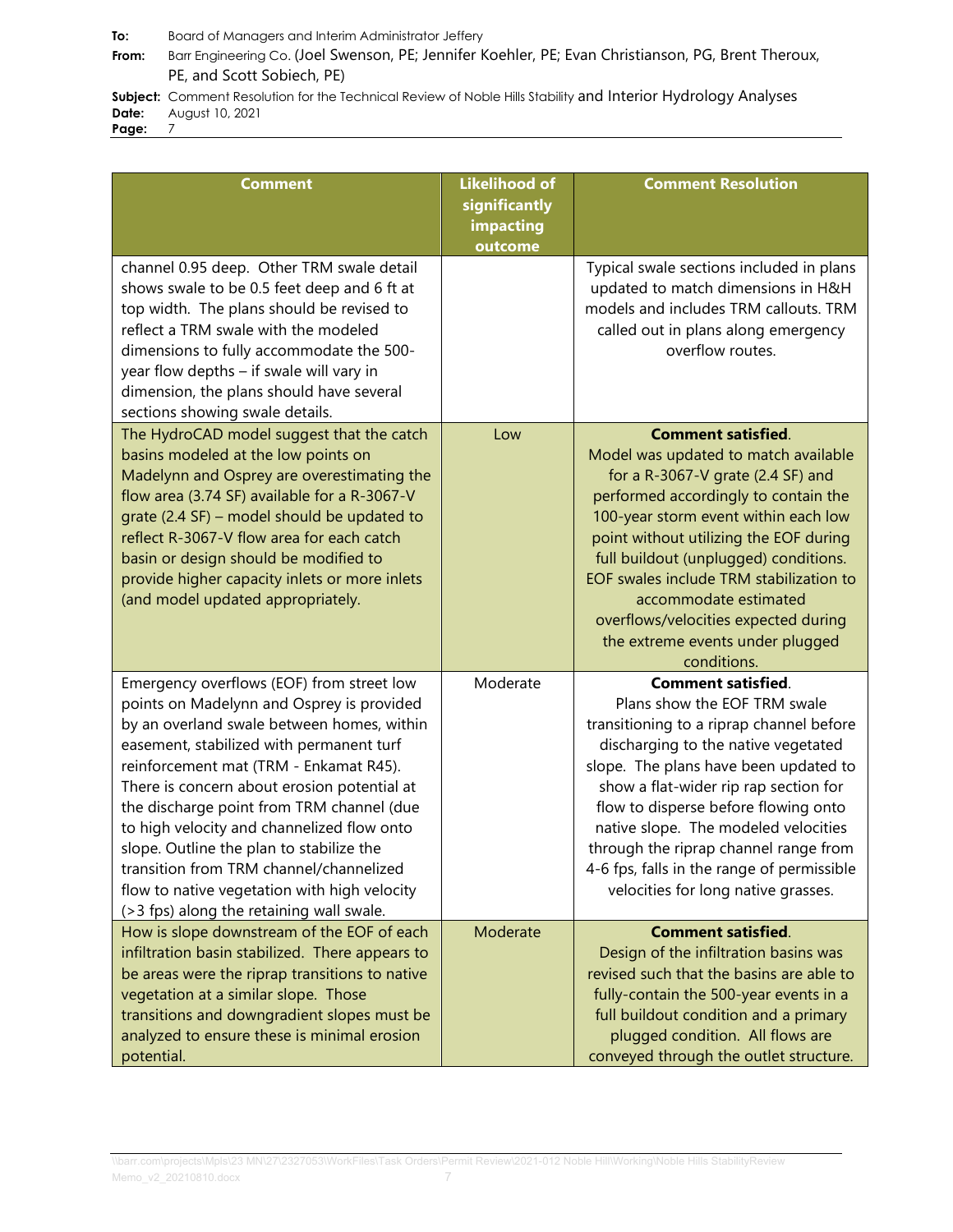**From:** Barr Engineering Co. [\(Joel Swenson, PE; Jennifer Koehler, PE; Evan](#page-0-1) Christianson, PG, Brent Therou[x,](#page-0-1)  PE, [and Scott Sobiech, PE\)](#page-0-1)

**Subject:** [Comment Resolution for the Technical Review of](#page-0-2) Noble Hill[s](#page-0-2) Stability and Interior Hydrology Analyses<br>Date: August 10, 2021 **Date:** [August 10, 2021](#page-0-3)

Page:

| <b>Comment</b>                                                                                                                                                                                                                                                                                                                                                                                                                                                                                                                                                                                                                                                                                                                                                                                                 | <b>Likelihood of</b><br>significantly<br>impacting<br>outcome | <b>Comment Resolution</b>                                                                                                                                                                                                                                                     |
|----------------------------------------------------------------------------------------------------------------------------------------------------------------------------------------------------------------------------------------------------------------------------------------------------------------------------------------------------------------------------------------------------------------------------------------------------------------------------------------------------------------------------------------------------------------------------------------------------------------------------------------------------------------------------------------------------------------------------------------------------------------------------------------------------------------|---------------------------------------------------------------|-------------------------------------------------------------------------------------------------------------------------------------------------------------------------------------------------------------------------------------------------------------------------------|
| Confirm construction phasing and that<br>infiltration basins will be fully constructed as<br>part of Phase 1.                                                                                                                                                                                                                                                                                                                                                                                                                                                                                                                                                                                                                                                                                                  | Low                                                           | <b>Comment satisfied.</b><br>Developer has confirmed that site<br>grading and utilities will all to be<br>installed in one phase including<br>construction of the infiltration basins.                                                                                        |
| To increase system resiliency against catch<br>basin plugging which could results in<br>overflows occurring at additional locations,<br>please verify the anticipated flow direction,<br>rates, and velocities. Under the plugging<br>scenario at both the low points on Madelynn<br>and Osprey, during larger events, the<br>estimate peak runoff elevation appears to<br>reach an elevation where the flow will not<br>only spill into the proposed TRM channel,<br>but may also flow between adjacent homes.<br>What flows/velocities are expected in these<br>areas. May require revising grading to direct<br>all emergency overflows into TRM lined<br>channel, providing higher capacity inlets at<br>the low points to reduce overflows, or<br>require stabilization of additional slopes with<br>TRM. | Low                                                           | <b>Comment satisfied.</b><br>Grading plan had been updated based<br>on final modeling to ensure overflows<br>from the low points in the roadways<br>only occurs down intended EOF swales<br>and will not flow between other<br>homes/slopes.                                  |
| Complete a model run looking at plugged<br>outlet conditions for infiltration basins.<br>Outline the plan to stabilize the transition<br>from the proposed riprap EOF which<br>currently ends midslope to native vegetation<br>with high velocity (> 3 fps).                                                                                                                                                                                                                                                                                                                                                                                                                                                                                                                                                   | Moderate                                                      | <b>Comment satisfied.</b><br>Model shows the run looking at a<br>plugged outlet condition at the<br>infiltration basin and demonstrates the<br>infiltration basins are able to contain<br>the 500-year event through the<br>secondary overflow grate and<br>downstream pipes. |
| Revise design to tie pipe joints on all steeper<br>sections of pipe within slopes downstream of<br>the Madelynn and Osprey low points                                                                                                                                                                                                                                                                                                                                                                                                                                                                                                                                                                                                                                                                          | Moderate                                                      | <b>Comment satisfied.</b><br>Pipe joints called out to be tied on both<br>storm sewer along steep slopes                                                                                                                                                                      |

#### **Conclusions**

Based on the information reviewed, Barr's professional engineers and geologist reviewing the materials concur with the applicant's findings and conclude:

• Exposed soils on site are highly erodible from surface runoff.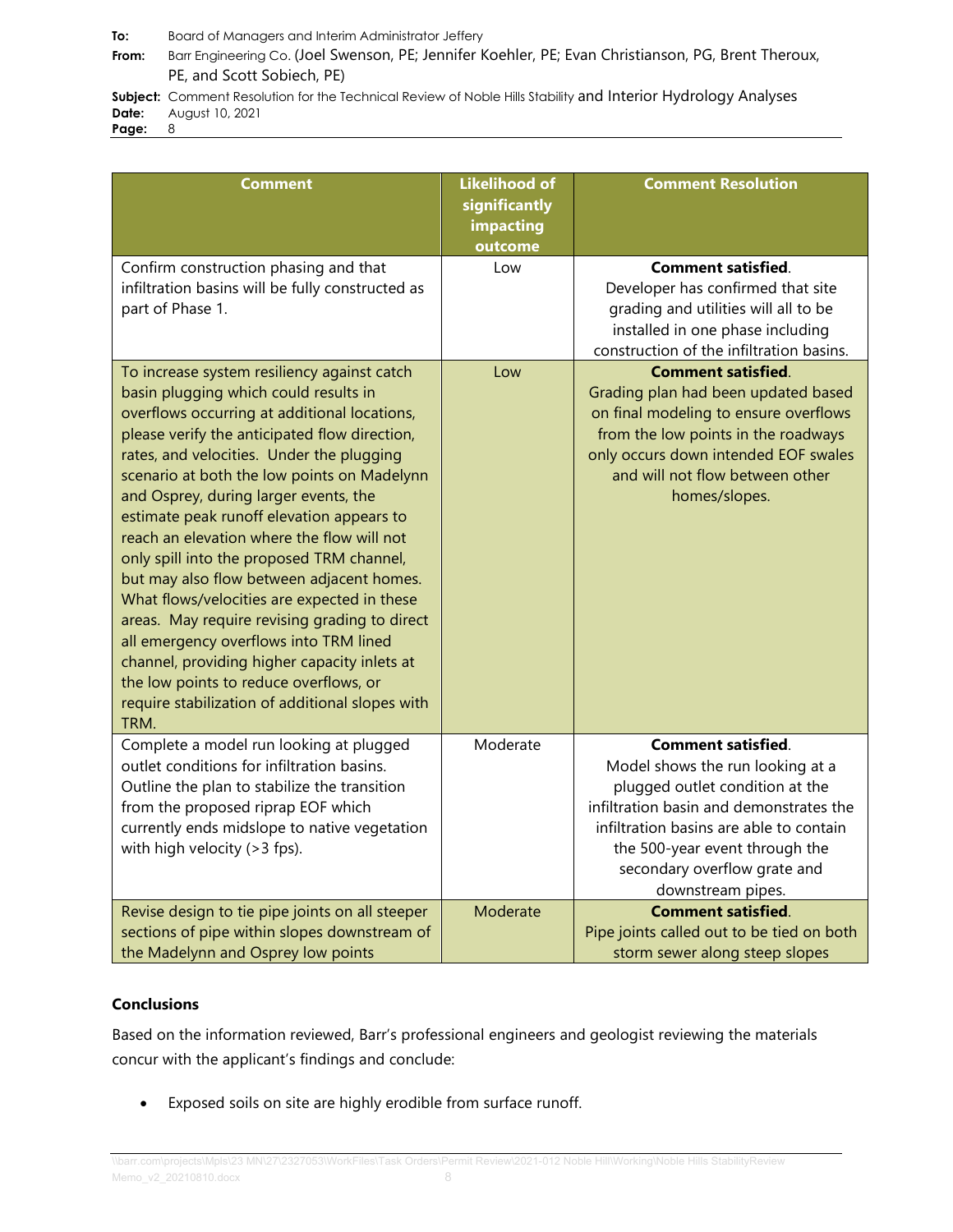**To:** [Board of Managers and Interim Administrator Jeffery](#page-0-0) **From:** Barr Engineering Co. [\(Joel Swenson, PE; Jennifer Koehler, PE; Evan](#page-0-1) Christianson, PG, Brent Therou[x,](#page-0-1)  PE, [and Scott Sobiech, PE\)](#page-0-1) **Subject:** [Comment Resolution for the Technical Review of](#page-0-2) Noble Hills Stability and Interior Hydrology Analyse[s](#page-0-2) **Date:** [August 10, 2021](#page-0-3)<br>**Page:** 9 Page:

- Applicant's analyses are based on available site-specific information.
- Standard engineering principles were used to complete analysis.
- Interior drainage assessment revealed the need for additional erosion protection measures, which were incorporated into the project drawings, to increase the proposed projects robustness against potential erosion during extreme storm events (events larger than the Atlas 14, 100-year, 24-hour design storm event which exceeds the typical design standard for developments).
- Slope stability and seepage analysis results for the graded slopes are consistent with USACE guidelines for seepage gradients and factors of safety.
- The revised seepage and stability analyses results indicate only slight changes from existing conditions to exit gradients, flow nets, and safety factors due to subsurface drainage from the infiltration basins. Because the seepage gradients at the creek bank are within the thresholds suggested by the USACE, seepage relief or other mitigation measures to minimize soil loss at the toe of slopes appear unwarranted.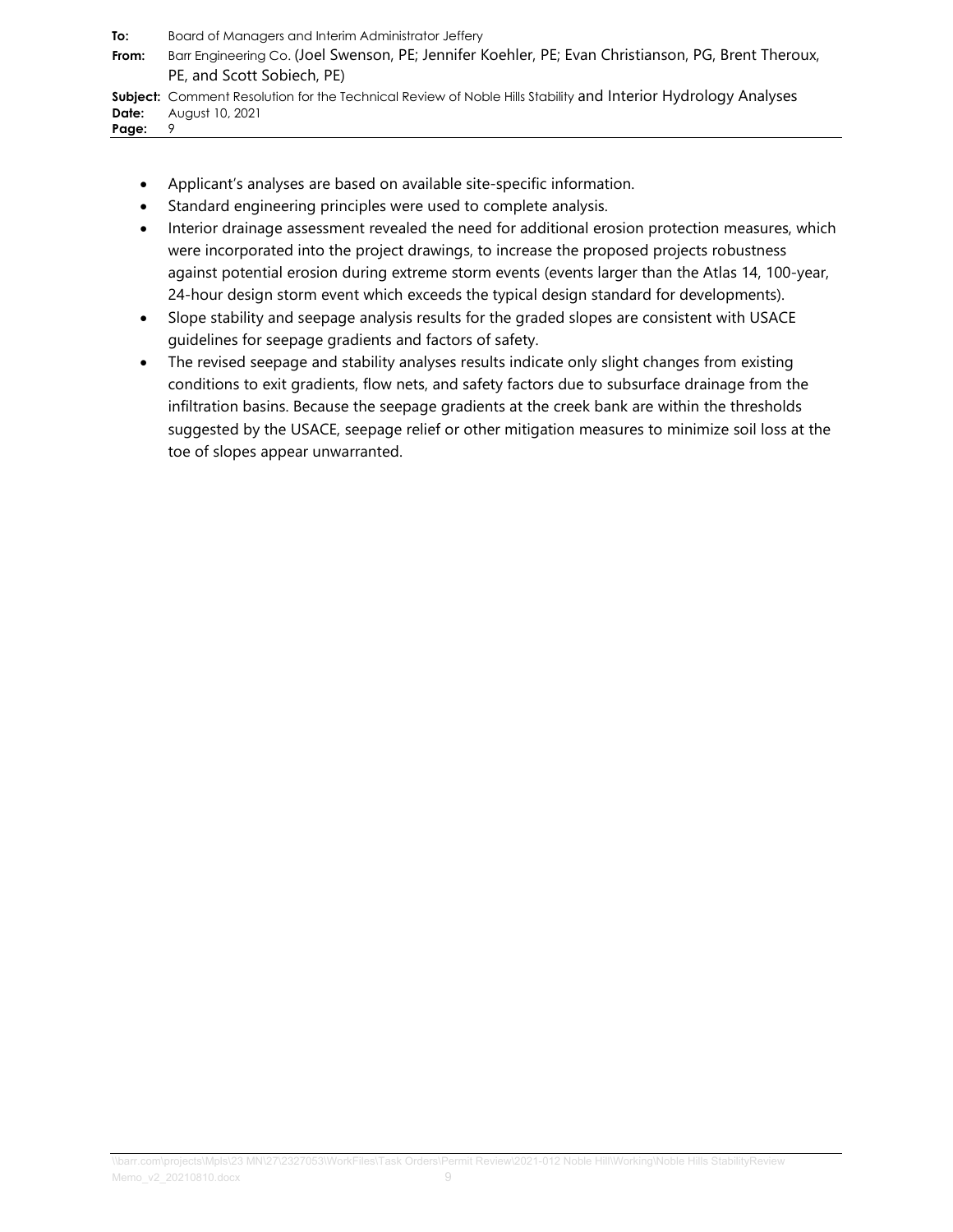

18681 Lake Drive East Chanhassen, MN 55317 952-607-6512 www.rpbcwd.org

### **Riley Purgatory Bluff Creek Watershed District Permit Application Review**

**Permit No:** 2021-012

**Considered at Board of Managers Meeting:** August 4, 2021 (continued to August 12, 2021)

**Received complete:** April 13, 2021

**Applicant:** Dean Lotter, Pulte Homes

**Consultant:** Mark Rausch, Alliant Engineering

**Project:** Noble Hills: proposed redevelopment of an existing single-family home site for 50 singlefamily residential lots. The construction will also disturb the turn lanes and the city trail along Spring Road. Proposed stormwater features include three infiltration basins and one sediment basin.

**Location:** 9955 Spring Road, Eden Prairie, MN 55347

**Reviewer:** Scott Sobiech, P.E., Barr Engineering

#### **Proposed Board Action**

Manager \_\_\_\_\_\_\_\_\_\_\_\_\_\_ moved and Manager **\_\_\_\_\_\_\_\_\_\_\_\_** seconded adoption of the following resolutions based on the permit report that follows and the presentation of the matter at the August 4, 2021 (continued to August 12, 2021) meeting of the managers:

Resolved that the application for Permit 2021-012 is approved, subject to the conditions and stipulations set forth in the Recommendations section of the attached report;

Resolved that on determination by the RPBCWD administrator that the conditions of approval have been affirmatively resolved, the RPBCWD president or administrator is authorized and directed to sign and deliver Permit 2021-012 to the applicant on behalf of RPBCWD.

Upon vote, the resolutions were adopted, \_\_\_\_\_\_ [VOTE TALLY].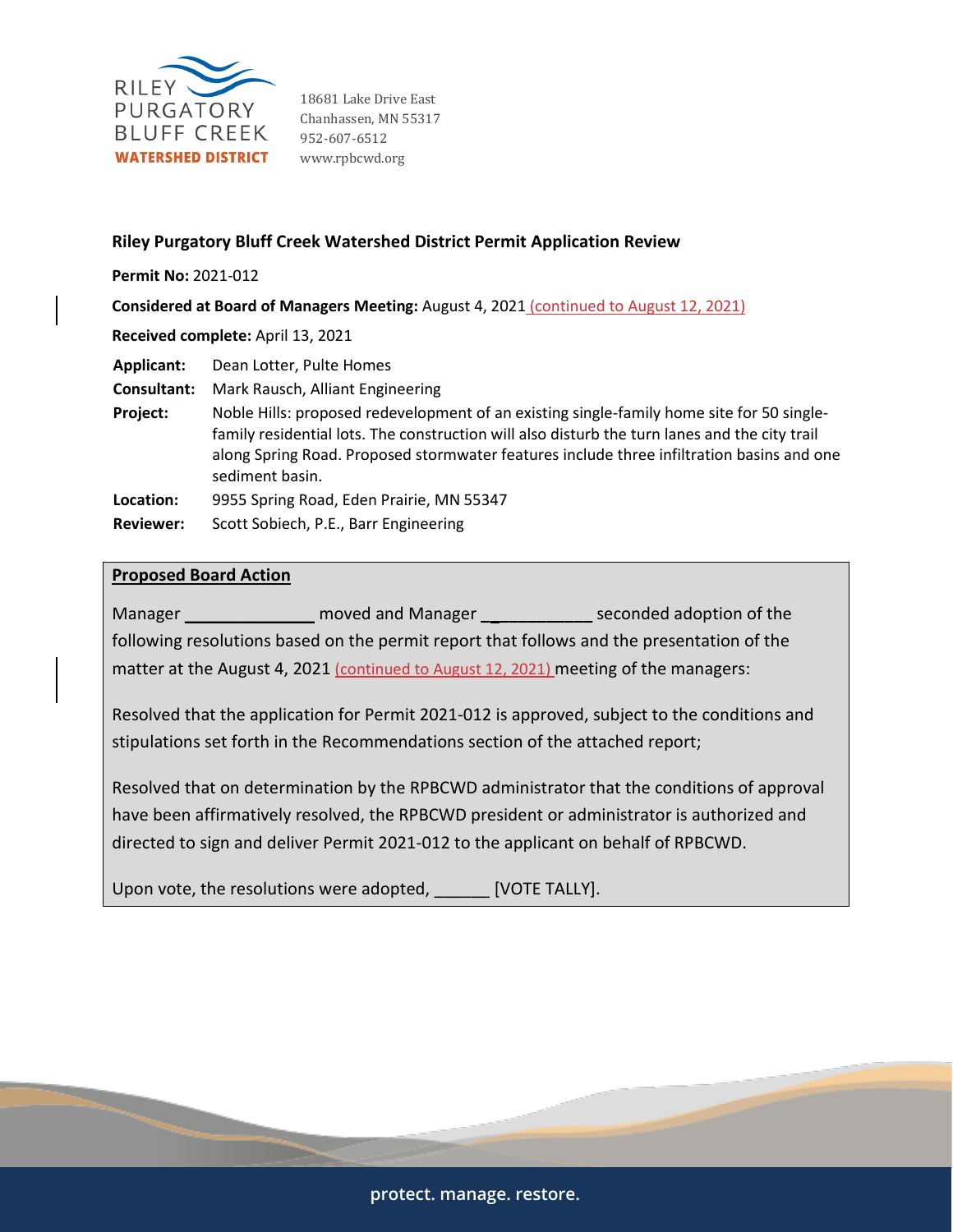# **Applicable Rule Conformance Summary**

| <b>Rule</b>  | <b>Issue</b>                     |                        |                                |                                                       | <b>Conforms to</b><br><b>RBPCWD Rules?</b> | <b>Comments</b> |
|--------------|----------------------------------|------------------------|--------------------------------|-------------------------------------------------------|--------------------------------------------|-----------------|
| $\mathbf{C}$ | <b>Erosion Control Plan</b>      |                        | Yes <del>See</del><br>comment. | See rule-specific permit condition C1-C4.             |                                            |                 |
| D            | <b>Wetland and Creek Buffers</b> |                        | See comment.                   | See rule-specific permit condition D1-D2.             |                                            |                 |
| л            | <b>Stormwater</b>                | Rate                   | Yes.                           |                                                       |                                            |                 |
|              | <b>Management</b>                | Volume                 | See comment.                   | See stipulations 1.                                   |                                            |                 |
|              |                                  | <b>Water Quality</b>   | Yes.                           |                                                       |                                            |                 |
|              |                                  | Low Floor Elev.        | Yes.                           |                                                       |                                            |                 |
|              | Maintenance                      |                        | See comment.                   | See rule-specific permit condition J1.                |                                            |                 |
|              |                                  | Chloride<br>Management | Yes                            |                                                       |                                            |                 |
|              |                                  | Wetland<br>Protection  | Yes.                           |                                                       |                                            |                 |
| L            | <b>Permit Fee</b>                |                        | Yes.                           | \$3,000 received March 22, 2021                       |                                            |                 |
| M            | <b>Financial Assurance</b>       |                        | See comment.                   | The financial assurance is calculated at<br>\$150,030 |                                            |                 |

# **Background**

At the June 2, 2021 meeting the Riley Purgatory Black Creek Watershed District (RPBCWD) considered permit number 2021-015 for the Noble Hills development in Eden Prairie. During the discussion of the permit, the managers expressed the following concerns and need for additional information to make informed decisions to protect the water resources on the site (Riley Creek and an exceptional value wetland):

- Stability of the steep slopes during construction and following fall project build out,
- The effects of land disturbing activities, stormwater management, and vegetation removal/restoration on erosion potential along the proposed slopes,
- The potential for groundwater seeps or springs along the steep slopes on the site,
- The potential for stormwater pollutants such as chloride to migrate toward the water resources.

As a result, the board extended the permit review timeline by 60 days consistent with Minnesota Statutes section 15.99 to allow time for additional information to be provided and considered by the board. Following the August 4, 2021 meeting the applicant provided written request to extend the permit review period by seven days to August 18, 2021.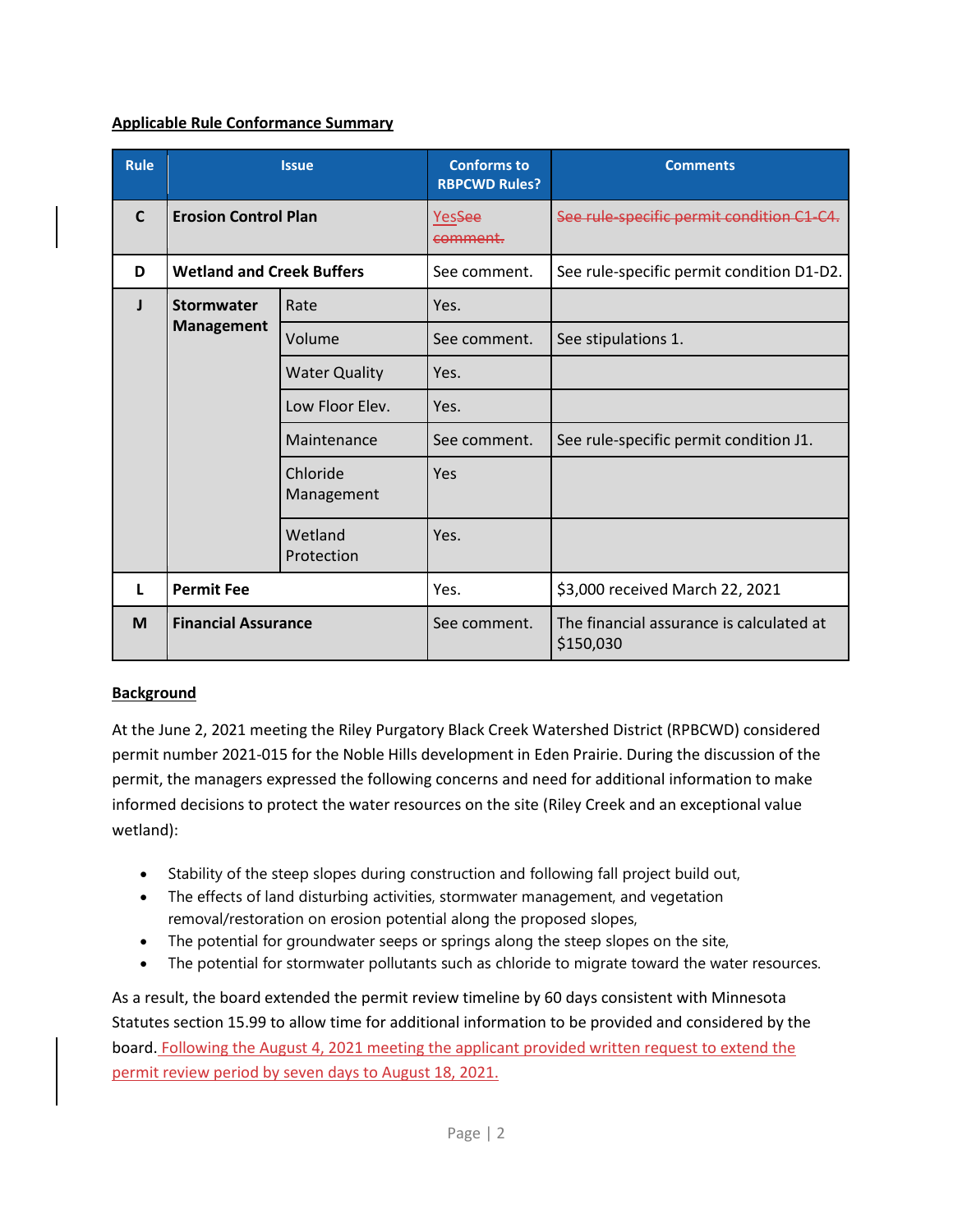The applicant is planning a low-density residential redevelopment consisting of 50 single-family homes on a 32-acre site in Eden Prairie, Minnesota. The existing site is used as a single-family residence and tree farm. The existing imperviousness on the site is comprised of a residential structure, driveway and outbuildings. The site features significant varying slopes, and steep slopes constituting a high-risk erosion area as delineated by the District, and most of the site discharges to a wetland which abuts Riley Creek on the western border of the site. The proposed redevelopment into 50 single-family homes will include construction of associated streets, underground utilities, and stormwater features. Three infiltration basins and one sediment basin are proposed to provide stormwater quantity, volume and quality control.

The water resources are within the project site or downgradient of the proposed activities are summarized in the following table. The table also provides a brief explanation of how each resource is implicated in the permit application review process.

| <b>Water Resource</b>                  | <b>Projected resource impacts</b>                                                                                                  |  |  |  |  |  |
|----------------------------------------|------------------------------------------------------------------------------------------------------------------------------------|--|--|--|--|--|
| Wetland 1                              | A Wetland Conservation Act (WCA) protected wetland abuts Riley Creek, is downgradient from<br>proposed land-disturbing activities. |  |  |  |  |  |
| <b>Riley Creek</b>                     | Creek is downgradient from land-disturbing activities. I                                                                           |  |  |  |  |  |
| High Risk Erosion<br>Area Watercourses | One watercourse on the property within a high risk erosion area.                                                                   |  |  |  |  |  |

### **Water resource impacted by project**

The project site information is summarized below:

| <b>Project Site Information</b> | Area (acres)          |
|---------------------------------|-----------------------|
| <b>Total Site Area</b>          | 31.98                 |
| <b>Existing Site Impervious</b> | 0.44                  |
| Disturbed Site Impervious Area  | $0.44(100\%)$         |
| Proposed Site Impervious Area   | 6.49 (>100% increase) |
| Change in Site Impervious Area  | 6.05 (>100% increase) |
| <b>Total Disturbed Area</b>     | 21.56                 |

The following materials were reviewed in support of the permit request:

1. Application received March 15, 2021 (Incomplete notice was sent on March 29, 2021; materials submitted to complete application on April 13, 2021)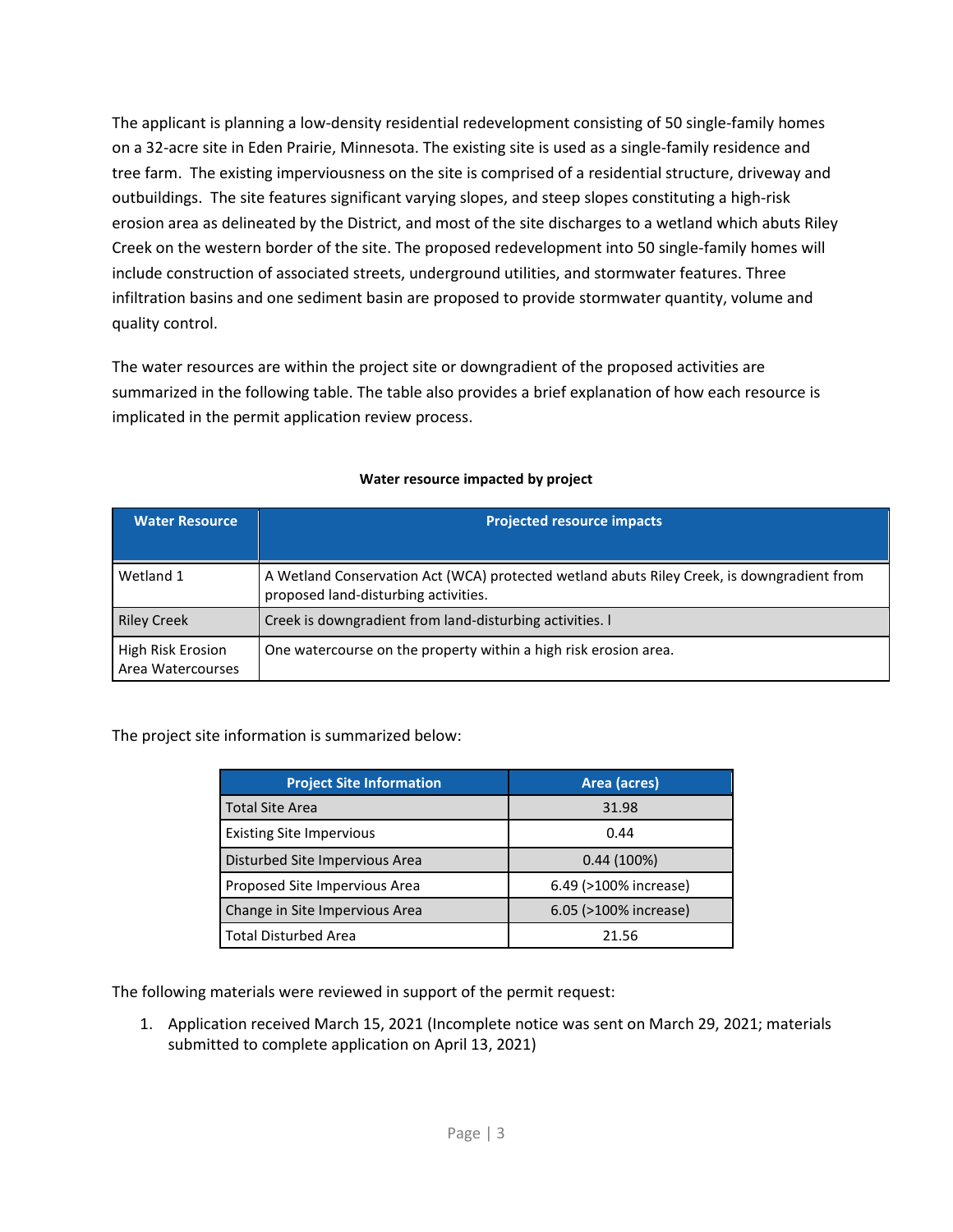- 2. Construction Plan Sheets (37 sheets) dated February 19 ,2021 (revised April 13, 2021, April 23, 2021, and May 20, 2021), updated Wetland Management Plan sheet (sheet 27) dated May 4, 2021
- 3. Noble Hill Final Plat and Land Alteration Planset, prepared by Alliant Engineering, dated July 21, 2021
- 4.3.Stormwater Management Study dated March 15, 2021 (Revise April 13, 2021, April 23, 2021, and May 20, 2021)
- 5.4.Geotechnical Evaluation Report by Braun Intertec dated March 5, 2020
- 6.5. Wetland Delineation Report received March 15, 2021
- 7.6. Double Ring Infiltrometer test dated April 6, 2021
- 8.7. Electronic HydroCAD models received on March 15, 2021 (revise April 13, 2021 and April 23, 2021)
- 9.8.Electronic MIDS models received on March 15, 2021 (revised April 13, 2021 and April 23, 2021)
- 10.9. Engineers' opinion of probable cost received April 13, 2021
- 11.10. Response to RPBCWD review comments received April 13, 2021
- 12.11. Response to RPBCWD review comments received April 23, 2021
- 13.12. Noble Hill Development / Standal Property Field Review Observations of Riley Purgatory Bluff Creek Watershed Possible Mapped Stream Locations memo dated May 3, 2021.
- 14.13. Noble Hill Final Plat and Land Alteration plan set (40 sheets) dated May 20, 2021
- 15.14. Geotechnical Evaluation, Noble Hill Development Stability and Seepage Analyses prepared by Braun Intertec, dated July 22, 2021 (revised August 2, 2021, August 5, 2021 and August 10, 2021).
- 16.15. Noble Hill Additional Hydrologic/Hydraulic Analysis prepared by Alliant Engineering, Inc., dated July 22, 2021 (revised August 2, 2021).-
- 16. Noble Hill Final Plat and Land Alteration Plan Set, prepared by Alliant Engineering, dated July 21, 2021 (revised August 2, 2021 and August 6, 2021)
- 17. HydroCAD models on the interior drainage system received July 22, 2021 (revised model output received August 2, 2021).

# **Rule A: Procedural Requirements**

Because the proposed project includes undertaking an activity for which a RPBCWD permit is required, the applicant must obtain the required permit prior to commencing the activity that is regulated by the District and must conform to the RPBCWD's Procedural Requirements (Rule A).

Rule A, Subsection 2.3 requires that an application be authorized by all property owners must be submitted to the District to obtain a permit. Because the construction of the proposed turn lanes on City of Eden Prairie right of way is part of the project, the applicant provided documentation demonstrating that the necessary land-use rights have been obtained for the proposed activities.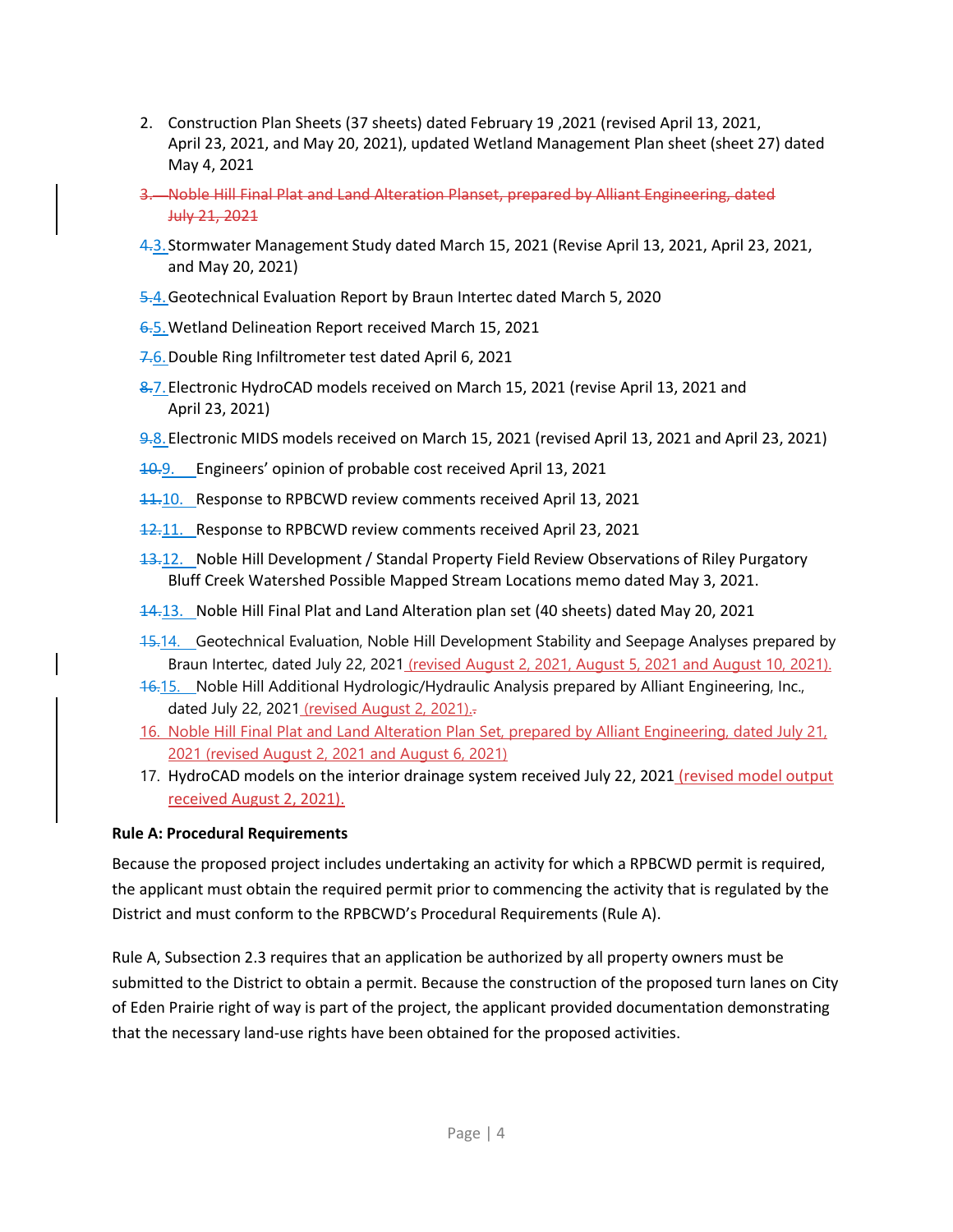#### **Rule C: Erosion and Sediment Control**

Because the project will involve 21.56 acres of land-disturbing activity, the project must conform to the requirements in the RPBCWD Erosion and Sediment Control rule (Rule C, Subsection 2.1). The erosion control plan prepared by Alliant Engineering, Inc. includes installation of silt fence and bio-rolls, inlet protection to protect storm sewer catch basins, a rock construction entrance, decompaction of areas compacted during construction, rip-rap at outfalls into infiltration basins, stabilization of steep slopes, and retention of native topsoil onsite. The Erosion and Sediment Control plan sheet indicates that Chad Onsgard, Pulte Homes (952-229-0723) is responsible for erosion prevention and sediment control for the site.

Because slope stability and minimizing erosion potential from surface runoff are integral to protecting the on-site exceptional value wetland and Riley Creek, Barr reviewed of Braun Intertec's Stability and Seepage Analysis and Alliant Engineering's Additional Hydrologic/Hydraulic Analysis and provided comments to the applicant. The attached Technical Memorandum – Comment Resolution for the Technical Review of Noble Hills Stability and Interior Hydrology Analyses dated August 10, 2021 summarizes Barr's review, review comments, and how the applicant resolved comments on the July 22, 2021 submittals. The applicant's revised submittals adequately address the review comments related to the July 22, 2021 submittal. Barr concurs with the findings of analyses prepared by the applicant's consultants and concludes:

- The slope stability and seepage analysis results for the graded slopes are consistent with USACE guidelines for seepage gradients and factors of safety.
- The revised seepage and stability analyses results indicate only slight changes from existing conditions to exit gradients, flow nets, and safety factors due to subsurface drainage from the infiltration basins. Because the seepage gradients at the creek bank are within the thresholds suggested by the USACE, seepage relief or other mitigation measures to minimize soil loss at the toe of slopes appear unwarranted.

Alliant Engineering provided HydroCAD model of the interior surface flow conditions of the site in response to concerns raise by the Board at the June 2, 2021 RPBCWD Board meeting. Their analysis considered full project build-out, an interim condition with sparse vegetation, and conditions with reduce catch basin/out capacity in efforts to enhance the proposed designs resiliency to erosion. The analysis simulated the following events: 1-year (2.50"), 2-year (2.87"), 10-year (4.27"), 100-year (7.41"), 500-year (10.40"), projected 10-year mid-21st century (6.6") and the projected 100-year mid-21 $^{\rm st}$ century (10.2") rainfall events. As a result of their analysis, the applicant incorporatedis proposing to incorporate the following erosion control measure during construction:

- Adding biorolls along the emergency overflow (EOF) path to further attenuate the potential for erosion.
- Post grading silt fence on the slope above and below the proposed retaining wall,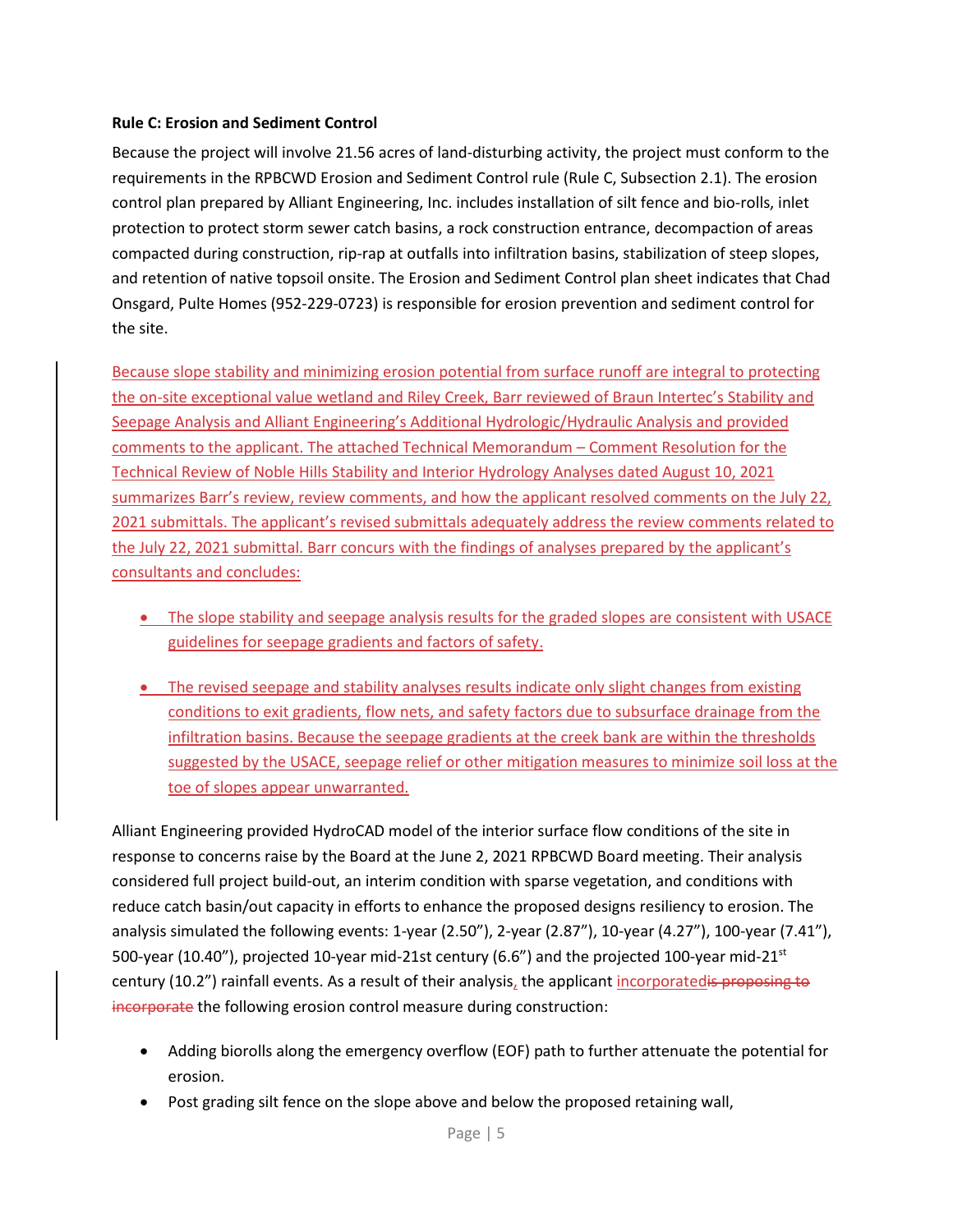- Silt fence J-hooks to prevent gully erosion along silt fence perimeter,
- On grade piping of skimmers to the lower sediment basin to allow for no overland flow on steep slopes of skimming discharge,
- Adding flocculant to interim sedimentation basins in the event the sediment is not settling out sufficiently.

The full-build-out interior drainage analysis revealed the potential for runoff to spill over the emergency overflows if catch basins plug or during extremely large storm events (e.g., 500-year event). This has the potential to produce erosive surface flow velocities to exceeding 14 feet per second (fps). To mitigate against the erosive flow velocities the applicant incorporated the following into the construction drawings:

- A permanent turf reinforcing mat (TRM) on the emergency overflow swales between homes, within drainage and utility easements. The TRM is capable of withstanding velocities of 30 fps for 60 minutes and 14 fps for 50 hours when fully-vegetated. In an unvegetated condition the Enkamat R45 (TRM) is capable of withstanding velocities of 16 fps for 60 minutes, thus providing erosion protection prior to vegetation establishment.
- Grading was revised to prevent uncontrolled overflows for the 500-year event
- Additional catch basin capacity was added at the low points.
- Pipe joints called out to be tied on both storm sewer along steep slopes

The proposed project is in conformance with RPBCWD's Rule C.Barr's review of Braun Intertec's Stability and Seepage Analysis and Alliant Engineering's Additional Hydrologic/Hydraulic Analysis is presented in the attached Technical Memorandum - Review of Noble Hills Stability and Interior Hydrology Analyses. While Barr concurs with the general findings of analyses prepared by the applicant's consultants, Barr's comments about the analysis methods and design must be addressed to increase the level of confidence in the modeling results presented in their technical memos and the overall resiliency of the proposed development. Because slope stability and minimizing erosion potential from surface runoff are integral to protecting the on-site exceptional value wetland and Riley Creek, the following revisions are needed to address the comments and conform to RPBCWD Rule C:

- C1. The applicant's proposed measures described above must be incorporated onto the construction drawings.
- C2. The Stability and Seepage Analysis and Alliant Engineering's Additional Hydrologic/Hydraulic Analysis must be updated to address RPBCWD's comments in the Technical Memorandum - Review of Noble Hills Stability and Interior Hydrology Analyses and submission for RPBCWD's review and approval.
- C3. Incorporation of seepage relief or other mitigation measures to minimize soil loss at the toe of slopes if analysis shows excessive seepage, exit gradients, or subsequent risk of erosion, including but not limited to where potential seeps develop downslope of infiltration basin 1 or at flared end section outlets.
- C4. Modify the construction drawing to increase the proposed projects robustness against potential erosion during large storm events (greater than the Atlas 14, 100-year, 24-hour event) which could lead to slope stability concerns including: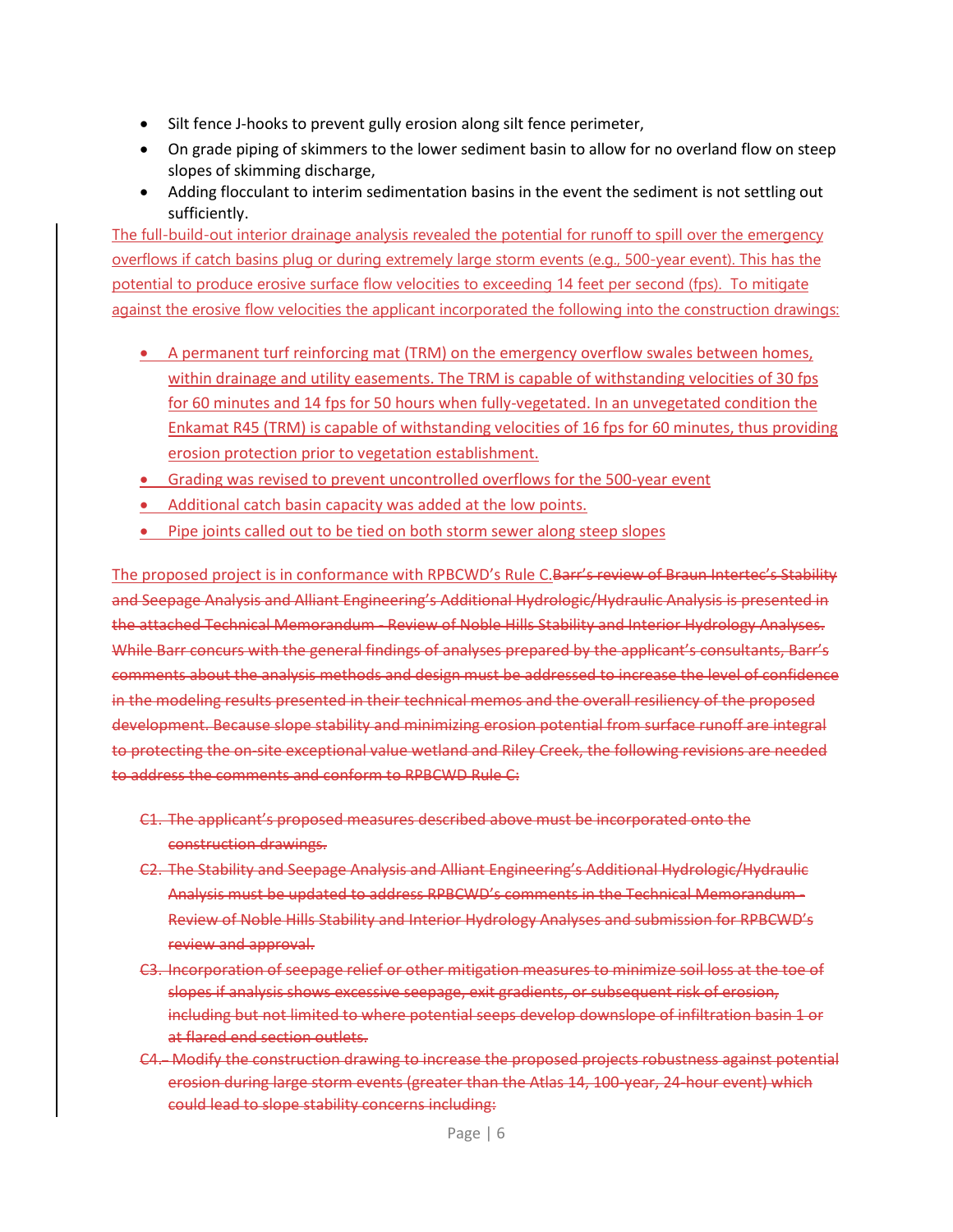- a. Revised grading around low points at Osprey and Madelynn to direct all emergency overflows into turf reinforcement mat (TRM) lined channel from both low points
- b. Increasing inlet capacity at Osprey and Madelynn low points (e.g. high capacity inlets, more inlets)
- c. Armoring the entire surface overflow route with TRM or other suitable products between infiltration basins 2 and 3 or demonstrate the 500-year event will not spill over the emergency overflow.
- d. Stabilizing the transition from channelized flow to native vegetated slope at end of proposed TRM channels, especially if velocities exceed 3 fps, or disperse flow to eliminate concentrated flow routes.
- e. Incorporate measures to ensure pipe joints are be protected against separation and potential erosion.

#### **Rule D: Wetland and Creek Buffers**

Because Riley Creek and a wetland are downgradient from the proposed land disturbing activities, the project must conform to the requirements in the RPBCWD Wetland and Creek Buffers rule (Rule D, Subsection 3). Because the creek and wetland will not be disturbed by the proposed activities, buffers are needed only along the areas downgradient from the land-disturbing activity. The site also features significant varying slopes, and steep slopes constituting a high-risk erosion area (HREA) as delineated by the District.

The MnRAM analysis submitted with the wetland delineation report indicates the wetland is an exceptional value wetland (Appendix D1). Rule D, Subsection 3.1.b.i requires a wetland buffer with an average of 80 feet from the delineated edge of the wetland, minimum 40 feet. The buffer widths are summarized in the Table 4 below. The property boundary and land-disturbing activities are also located upgradient from Riley Creek, which is along the western portion of the property, requiring a 50-foot average, 30-foot minimum buffer, extending 50 feet from each of the upstream and downstream extent of disturbance (Rule D, subsections 3.1.c and 3.2.b.v). Because the required buffer for the creek overlaps and buffer for the exceptional value wetland, the applicant is providing buffer to whichever requirement extends farther upgradient.

In some areas the base buffer required intersects a steep slope as defined in Rule D, subsection 3.2c. In these areas, the buffer must extend to the top of the slope. Because the property encompasses steep slopes within a high risk erosion area, the project must provide for buffers averaging 50 feet wide with minimum width of 30 feet from the thalweg of any watercourse within the high risk erosion area (Rule D, Subsection 2.1b and 3.2bvi). The RPBCWD HREA maps, based on a desk top analysis, identified nine potential watercourse within the HREA on the site. The applicant conducted a site review on May 1, 2021 to identify the presence or absence of existing watercourse within the HREAs and summarized the finding in a May 3, 2021 memorandum (attached for reference). The RPBCWD engineer also visited the site on May  $3<sup>rd</sup>$  to review the HREA for existing watercourses and erosion. The engineer concurs with the applicant's assertion that there are no visible signs of existing watercourses in eight of the nine potential areas identified on RPBCWD's HREA maps. Because existing watercourse were not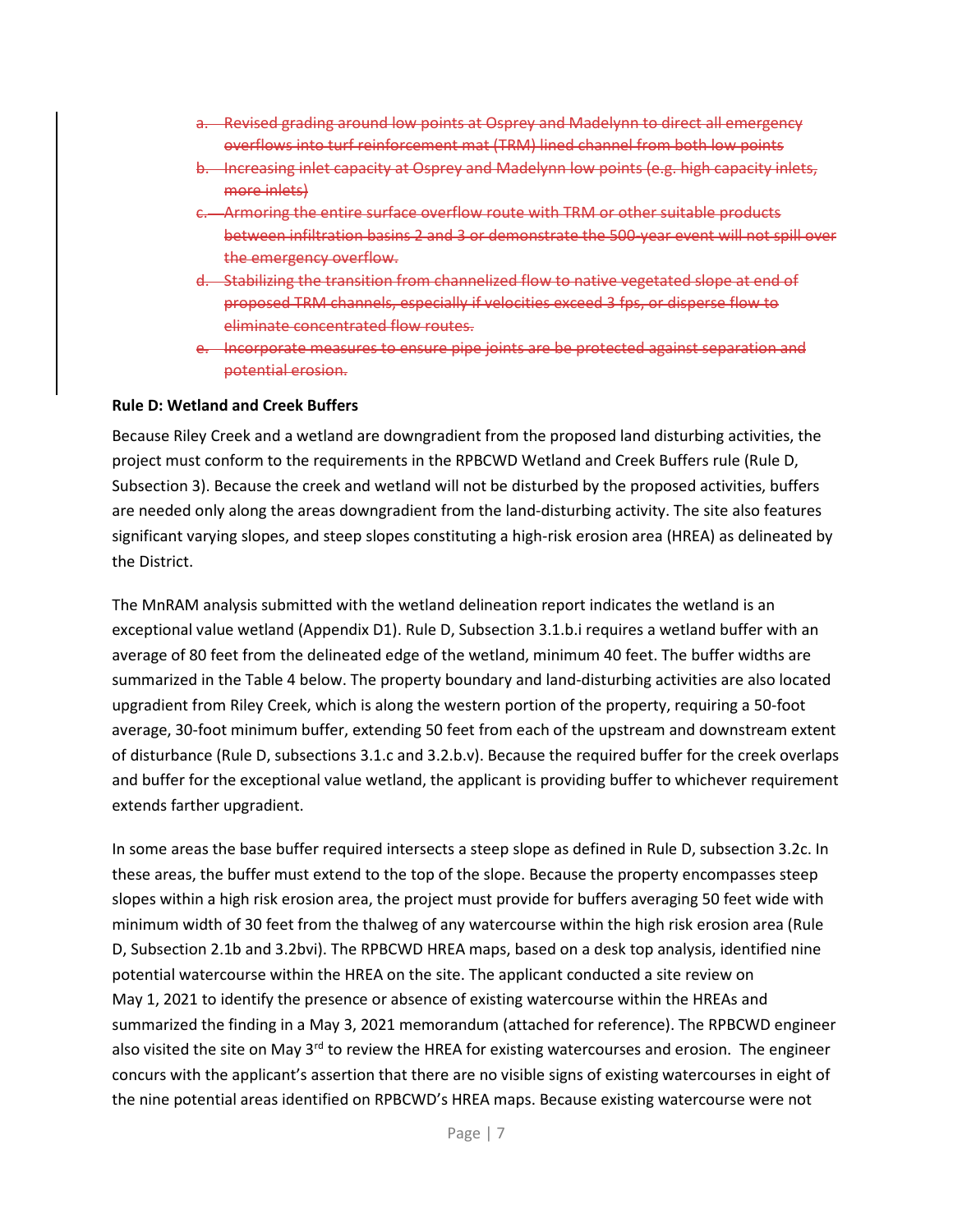observed in the field, buffering requirements do not apply to those eight areas. The RPBCWD engineer also concurs with the applicant's observation of the presence of an existing drainage way located in the southwest corner of the site (identified as location 9 in the applicant's memo). The applicant's proposed buffer for the watercourse within the HREA conforms to the Rule D, Subsection 3.2.b.vi requirements.

Plan sheets submitted by the applicant show buffer that conforms to Rule D, subsection 3.2b. As shown in the table below, the required buffer width to conform to Rule D, subsection 3.2c, is greater than the required buffer width to conform to Rule D, subsection 3.2.b.i, 3.2.b.v and 3.2.b.vi; the width requirements are met.

| <b>Resource ID</b> | <b>RPBCWD</b><br><b>Wetland</b><br><b>Value</b> | <b>Required</b><br><b>Minimum</b><br>Width $\frac{1}{1}$ (ft) | <b>Required</b><br><b>Average</b><br>Width <sup>1</sup><br>(f <sup>t</sup> ) | <b>Provided</b><br><b>Minimum</b><br>Width (ft) | <b>Provided</b><br><b>Average</b><br>Width (ft) |
|--------------------|-------------------------------------------------|---------------------------------------------------------------|------------------------------------------------------------------------------|-------------------------------------------------|-------------------------------------------------|
| Wetland $1^2$      | Exceptional                                     | 40                                                            | 80                                                                           | 40                                              | 80.7                                            |
| <b>Riley Creek</b> | <b>NA</b>                                       | 30                                                            | 50                                                                           | 75                                              | 244                                             |
| HREA $9^2$         | <b>NA</b>                                       | 30                                                            | 50                                                                           | 50                                              | 75                                              |

#### **Wetland Buffer Analysis Summary**

<sup>1</sup> Average and minimum required buffer width under Rule D, Subsection 3.1.b

<sup>2</sup> The buffers for these resources intersect a steep slope and extend to the top of the slope, see attached Wetland Management Plan (sheet 27) for buffer illustration.

Plan documents show that disturbed areas within the buffer area will be maintained with native vegetation and maintained in a natural state (subsection 3.3). As shown on the Wetland Management Plan (Sheet 27), the buffer markers will be placed per District criteria (subsection 3.4). The following revisions are needed to conform to the RPBCWD Rule D:

- D1. A note must be included on the plan sheet indicating the project will be constructed so as to minimize the potential transfer of aquatic invasive species (e.g., zebra mussels, Eurasian watermilfoil, etc.) to the maximum extent possible conforming to Rule D, Subsection 3.6.
- D2. Buffer areas and maintenance requirements must be documented in a declaration recorded after review and approval by RPBCWD in accordance with Rule D, Subsection 3.5. The maintenance declaration must also include an exhibit clearly showing the buffer area and monument locations.

# **Rule J: Stormwater Management**

Because the project will disturb 21.56 acres of land-surface area, the project must meet the criteria of RPBCWD's Stormwater Management rule (Rule J, Subsection 2.1). The criteria listed in Subsection 3.1 will apply to the entire project site because the project will increase the imperviousness of the entire site by more than 100 percent (Rule J, Subsection 2.3).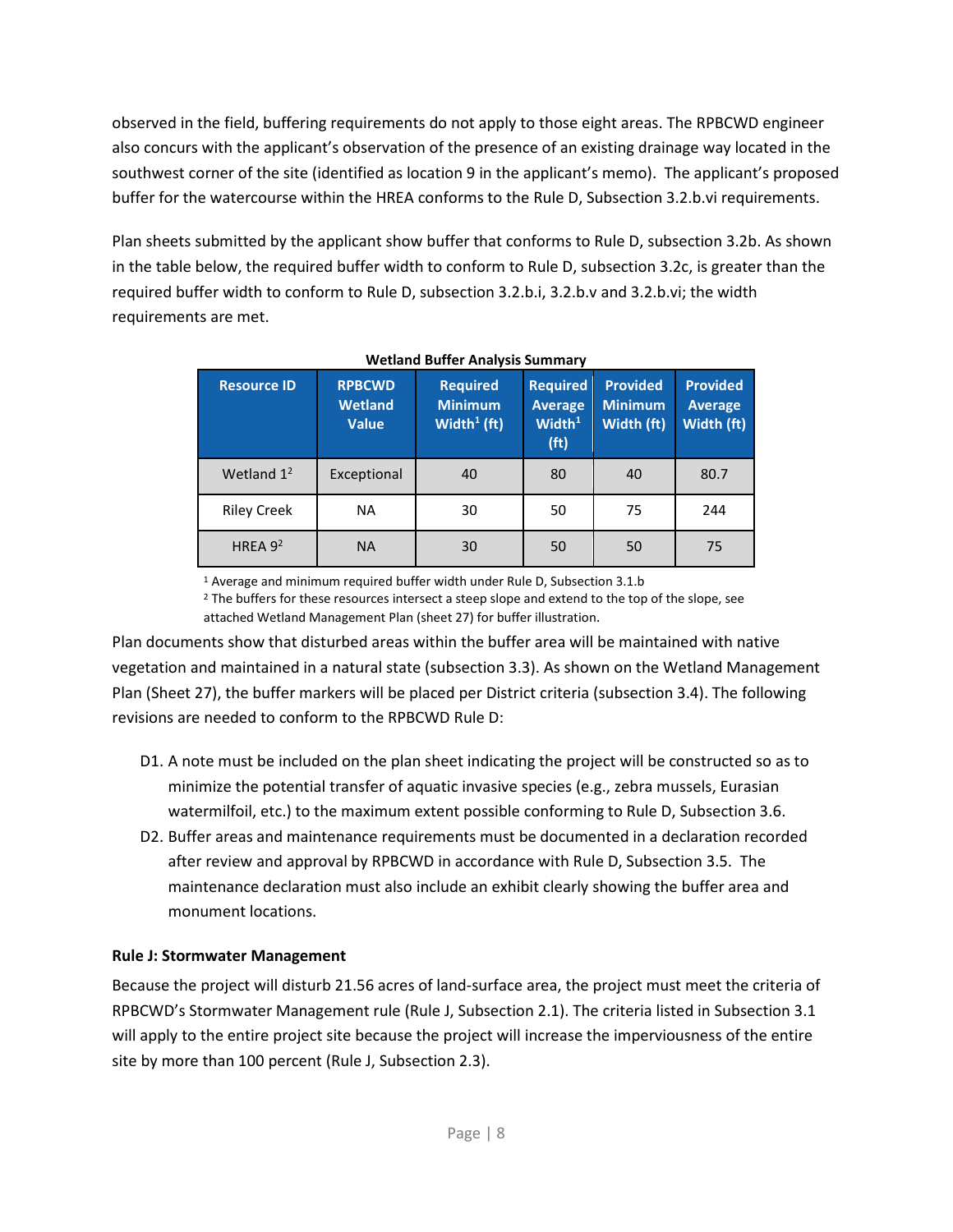The developer is proposing construction of three infiltration basins and one sediment basin to provide rate control, volume abstraction and water quality management on the site.

# *Rate Control*

In order to meet the rate control criteria listed in Subsection 3.1.a, the 2-, 10-, and 100-year post development peak runoff rates must be equal to or less than the existing discharge rates at all locations where stormwater leaves the site. The applicant used a HydroCAD hydrologic model to simulate runoff rates for pre- and post-development conditions for the 2-, 10-, and 100-year frequency storm events using a nested rainfall distribution, and a 100-year frequency, 10-day snowmelt event. The existing and proposed 2-, 10-, and 100-year frequency discharges from the disturbed site area are summarized in the table below. The proposed project is in conformance with RPBCWD Rule J, Subsection 3.1.a.

| <b>Modeled Discharge</b><br>Location | 2-Year Discharge<br>(cfs) |             | 10-Year Discharge<br>(cfs) |             |      | <b>100-Year Discharge</b><br>(cfs) |           | <b>10-Day Snowmelt</b><br>(cfs) |
|--------------------------------------|---------------------------|-------------|----------------------------|-------------|------|------------------------------------|-----------|---------------------------------|
|                                      | <b>Ex</b>                 | <b>Prop</b> | Ex.                        | <b>Prop</b> | Ex   | <b>Prop</b>                        | <b>Ex</b> | <b>Prop</b>                     |
| <b>Riley Creek</b>                   | 1.3                       | 0.5         | 2.0                        | 1.0         | 10.7 | 4.3                                | 4.1       | 0.8                             |
| <b>SW</b>                            | $\Omega$                  | 0           | $\Omega$                   | $\Omega$    | 0.2  | 0.2                                | 0.4       | 0.3                             |
| Spring Rd Pond                       | 1.5                       | 1.1         | 2.3                        | 1.7         | 5.5  | 4.8                                | 1.6       | 1.1                             |

# *Volume Abstraction*

Subsection 3.1.b of Rule J requires the abstraction onsite of 1.1 inches of runoff from all new or disturbed impervious surface of the parcel. An abstraction volume of 25,899 cubic feet is required from the 6.49 acres (282,530 square feet) of new and reconstructed impervious area on the site for abstraction.

Soil borings performed by Braun Intertec on September 9, 2019 show that soils in the project area are primarily silty sand with subsurface soils of mainly poorly graded sand. Braun Intertec conducted a double-ring infiltration test at IB-2 resulting in a measured infiltration rate of 19.2 inches per hour (in/hr). The applicant is proposing 6 inches of compost into the design of infiltration basin IB-2 to reduce the infiltration rate below the maximum allowable rate listed in Rule J, Subsection 3.1.b.4 (8.3 in/hr). The engineer concurs with the applicant's design infiltration rate at IB-2 of 4.0 in/hr, which is significantly lower than the measure rate because of the compost amendments. Because of dense tree cover at IB-1 and the proximity to the existing house at IB-3, infiltration testing was not feasible at IB-1 or IB-3. Based on the soils present at IB-1 and IB-3 the engineer concurs with the applicant's use of a design infiltration rate of 4.0 in/hr and 0.8 in/hr respectively. The engineer concurs that the basins will drawdown within 48 hours (Rule J, subsection 3.1b.3). The table below summarizes the volume abstraction for the site based on the design infiltration rate.

#### **Volume abstraction summary**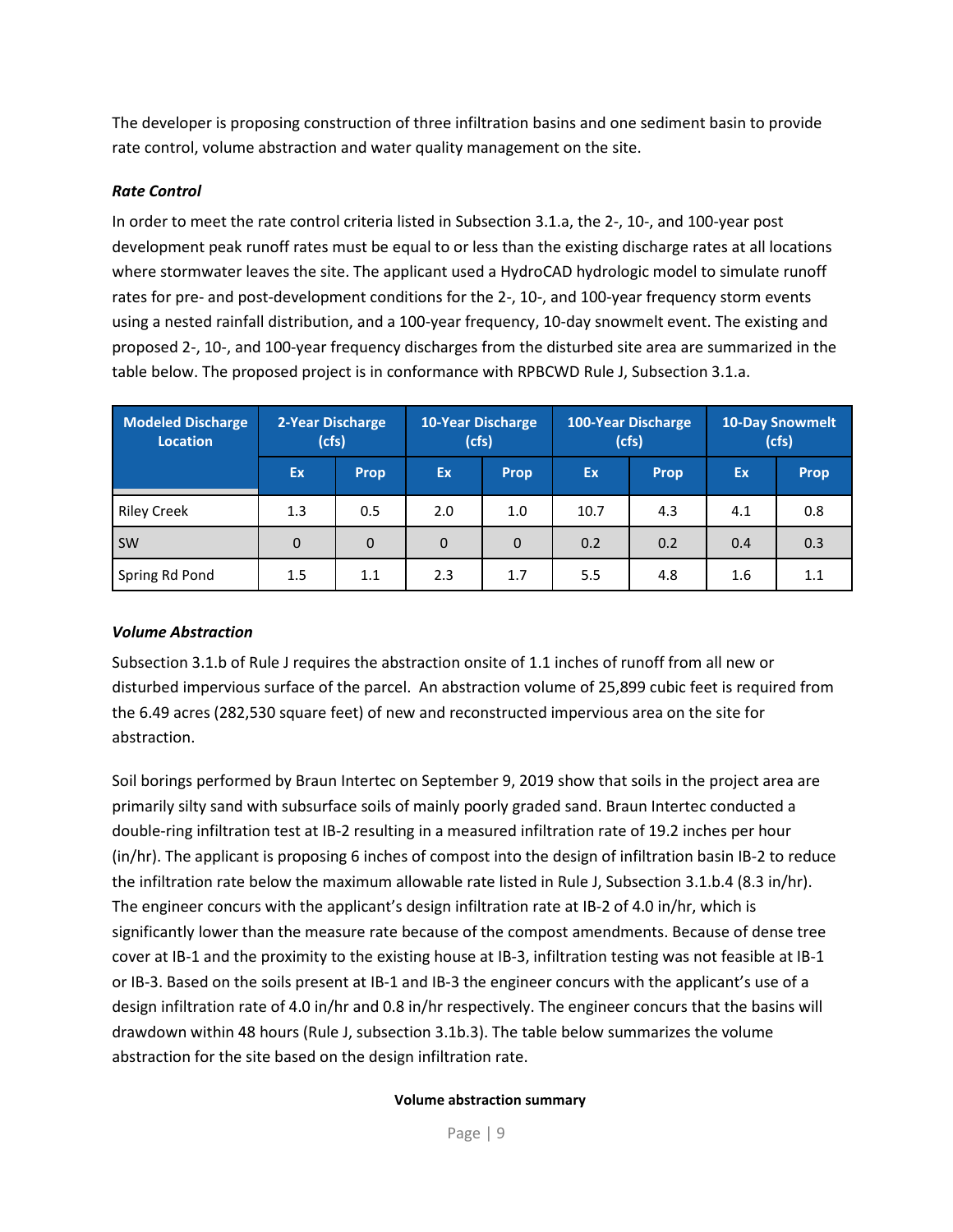| <b>Required</b>          | <b>Required</b>           | <b>Provided</b>          | <b>Provided</b>           |
|--------------------------|---------------------------|--------------------------|---------------------------|
| <b>Abstraction Depth</b> | <b>Abstraction Volume</b> | <b>Abstraction Depth</b> | <b>Abstraction Volume</b> |
| (inches)                 | (cubic feet)              | (inches)                 | (cubic feet)              |
| 1.1                      | 25,899                    | 1.5                      | 36,388                    |

Sump manholes with baffles and the sedimentation basin will serve as pretreament for runoff into the infiltration basins (Rule J, Subsection 3.1.b.1). Groundwater was encountered in soil boring ST-4 at the proposed infiltration basin (IB-3) at a depth of 19 feet (elevation 745). Groundwater is not encountered at ST-12 and ST-3, which are located at infiltration basins IB-1 and IB-2. The end of boring elevation for ST-12 and ST-3 are 783 and 778, respectively. The following table demonstrates that the proposed design provided adequate separation between the bottom of the infiltration basins IB-1, IB-2, and IB-3 and the groundwater (Rule J, Subsection 3.1.b.2.a). Because soil boring ST-1 stopped at elevation 793, which is only 2 feet below the bottom of infiltration basin IB-1, additional soil investigation will be needed to verify compliance with Rule J subsection 3.1.b.2.

| <b>Infiltration</b><br><b>Basin</b> | <b>Bottom</b><br><b>Elevation</b><br>(feet) | Groundwater<br><b>Elevation</b><br>(feet) | <b>Separation</b><br>(feet) |
|-------------------------------------|---------------------------------------------|-------------------------------------------|-----------------------------|
| $IB-1$                              | 795                                         | 783 <sup>1</sup>                          | 12                          |
| $IB-2$                              | 806                                         | 7781                                      | 28                          |
| $IB-3$                              | 757                                         | 745                                       | 12                          |

Because of existing site constraints at infiltration basins IB-1 and IB-3, infiltration testing was not taken at those BMP locations and it is unclear if the soils have adequate infiltration capacity. Per Rule J, Subsection 3.1.b.2.c measured infiltration capacity of the soils at the bottom of the infiltration systems must be provided. The applicant must submit documentation verifying the infiltration capacity of the soils and that the volume control capacity is calculated using the measured infiltration rate. If infiltration capacity is less than needed to conform with the volume abstraction requirement in subsection 3.1b, design modifications to achieve compliance with RPBCWD requirements will need to be submitted (in the form of an application for a permit modification or new permit).

In addition, the infiltration testing completed at infiltration basin IB-2 resulted in an infiltration rate of 19.2 in/hr which significantly higher than the allowable rate listed in Rule J, Subsection 3.1.b.4 (8.3 in/hr).The plans include a note requiring infiltration testing to ensure the infiltration rates do not exceed the allowable rate. Because the proposed existing soils have a higher than allowable infiltration capacity, performance monitoring for the site will be required to ensure that the project is able to meet the RPBCWD abstraction criteria. In accordance with Rule J, Subsection 2.6 performance monitoring, and as a stipulation of issuing a permit for this project, the Applicant must monitor the proposed infiltration basins to determine the ability of the system to achieve the design requirements as presented in the design for two years after final site stabilization.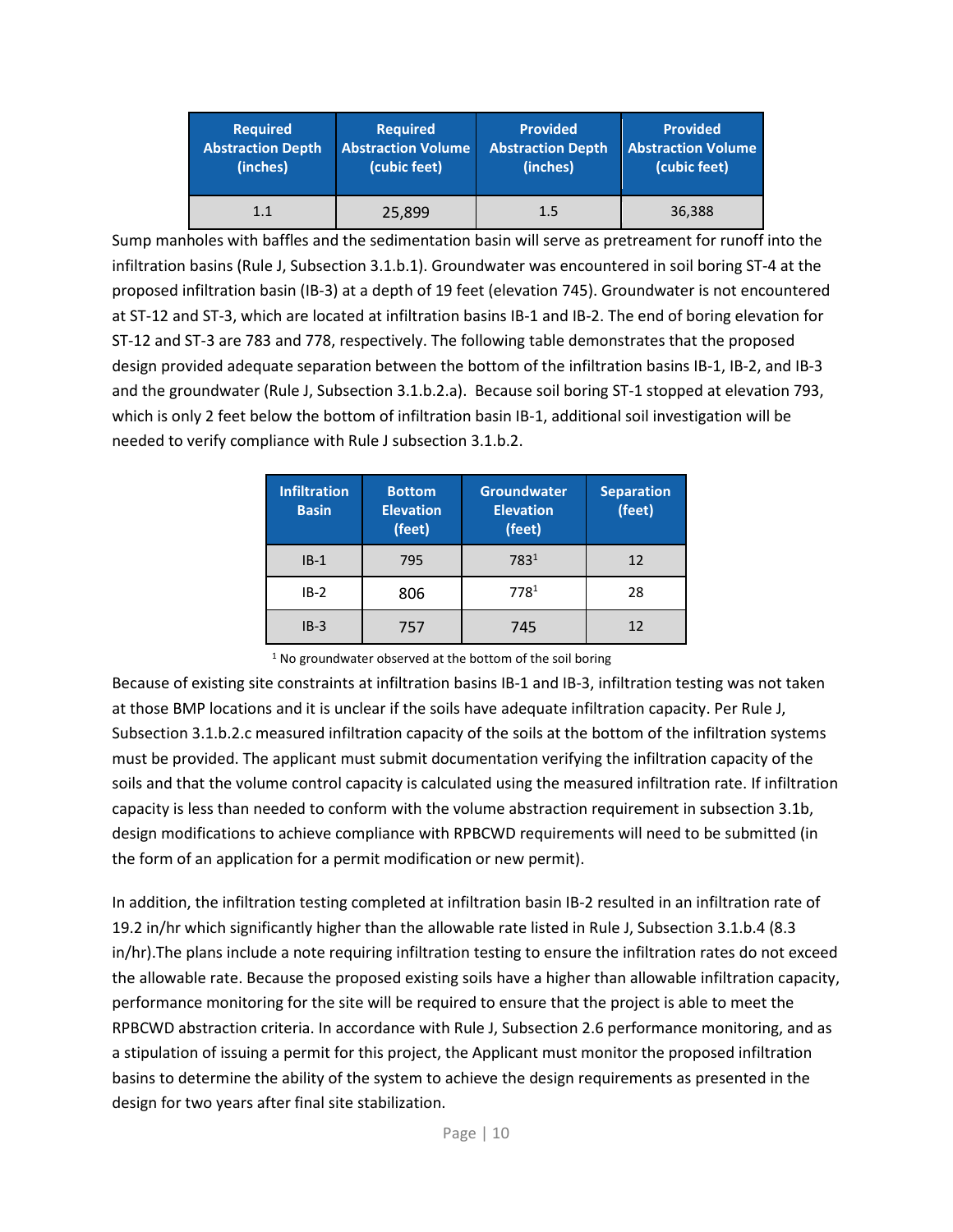#### *Water Quality Management*

Subsection 3.1.c of Rule J requires the Applicant provide volume abstraction in accordance with 3.1b or least 60 percent annual removal efficiency for total phosphorus (TP), and at least 90 percent annual removal efficiency for total suspended solids (TSS) from site runoff, and no net increase in TSS or TP loading leaving the site from existing conditions. Because the BMPs proposed by the applicant provide volume abstraction that meets the standard in 3.1b, the engineer finds that the proposed project is in conformance with Rule J, Subsection 3.1.c.

#### *Low floor Elevation*

All new buildings must be constructed such that the lowest floor is at least two feet above the 100-year high water elevation or one foot above the emergency overflow of a stormwater-management facility according to Rule J, Subsection 3.6a . In addition, a stormwater-management facility must be constructed at an elevation that ensures that no adjacent habitable building will be brought into noncompliance with this requirement, according to Rule J, Subsection 3.6b. The low floor elevation of the homes and the adjacent stormwater management feature is summarized below and shows proposed project is in conformance with Rule J, Subsection 3.6.

| <b>Lot Riparian to</b><br><b>Stormwater</b> | <b>Low Floor</b><br><b>Elevation of</b> | <b>Adjacent Stormwater</b><br><b>Facility</b> | 100-year Event Flood<br><b>Elevation of Adjacent</b> | <b>Freeboard to</b><br>100-year |
|---------------------------------------------|-----------------------------------------|-----------------------------------------------|------------------------------------------------------|---------------------------------|
| <b>Facility</b>                             | <b>Building (feet)</b>                  |                                               | <b>Stormwater Facility (feet)</b>                    | <b>Event (feet)</b>             |
| <b>Blk 3, Lot 26</b>                        | 816                                     | <b>Sedimentation Pond</b>                     | 799.44                                               | 16.56                           |
| <b>Blk 1, Lot 1</b>                         | 800.9                                   | $IB-1$                                        | 799.41                                               | 1.49 <sup>1</sup>               |
| <b>Blk 3, Lot 6</b>                         | 853.6                                   | $IB-2$                                        | 809.49                                               | 44.11                           |
| Blk 3, Lot 7                                | 858.8                                   | $IB-2$                                        | 809.49                                               | 49.31                           |
| <b>Blk 3, Lot 8</b>                         | 863.5                                   | $IB-2$                                        | 809.49                                               | 54.01                           |
| Blk 3, Lot 9                                | 860                                     | $IB-2$                                        | 809.49                                               | 50.51                           |
| <b>Blk 3, Lot 10</b>                        | 854.4                                   | $IB-2$                                        | 809.49                                               | 44.91                           |
| Blk 3, Lot 11                               | 848.4                                   | $IB-2$                                        | 809.49                                               | 38.91                           |
| <b>Blk 3, Lot 12</b>                        | 842.4                                   | $IB-2$                                        | 809.49                                               | 32.91                           |
| <b>Blk 3, Lot 13</b>                        | 826.0                                   | $IB-2$                                        | 809.49                                               | 16.51                           |
| <b>Blk 3, Lot 14</b>                        | 820                                     | $IB-2$                                        | 809.49                                               | 10.51                           |
| <b>Blk 3, Lot 15</b>                        | 815.2                                   | $IB-2$                                        | 809.49                                               | 5.71                            |
| <b>Blk 3, Lot 16</b>                        | 810.2                                   | $IB-3$                                        | 762.7                                                | 47.5                            |
| Blk 3, Lot 17                               | 806.9                                   | $IB-3$                                        | 762.7                                                | 44.2                            |
| <b>Blk 3, Lot 18</b>                        | 803.9                                   | $IB-3$                                        | 762.7                                                | 41.2                            |
| <b>Blk 3, Lot 19</b>                        | 804.4                                   | $IB-3$                                        | 762.7                                                | 41.7                            |
| 15559 Lilac Dr                              | $819^2$                                 | $IB-1$                                        | 799.41                                               | 19.59                           |
| 15561 Lilac Dr                              | 819 <sup>2</sup>                        | $IB-1$                                        | 799.41                                               | 19.59                           |
| 15563 Lilac Dr                              | $820^2$                                 | $IB-1$                                        | 799.41                                               | 20.59                           |
| 15565 Lilac Dr                              | 820 <sup>2</sup>                        | $IB-1$                                        | 799.41                                               | 20.59                           |

 $1$  Because the low floor elevation of Block 1, Lot 1 (800.9 ft) is greater than 1-foot above the emergency overflow of the adjacent stormwater management facility, the proposed low floor conforms to Rule J, subsection 3.6a.

<sup>2</sup> The low floor of the existing structures adjacent to IB-1 were estimated by subtracting 10 feet from the lowest adjacent grade taken from available topographic information.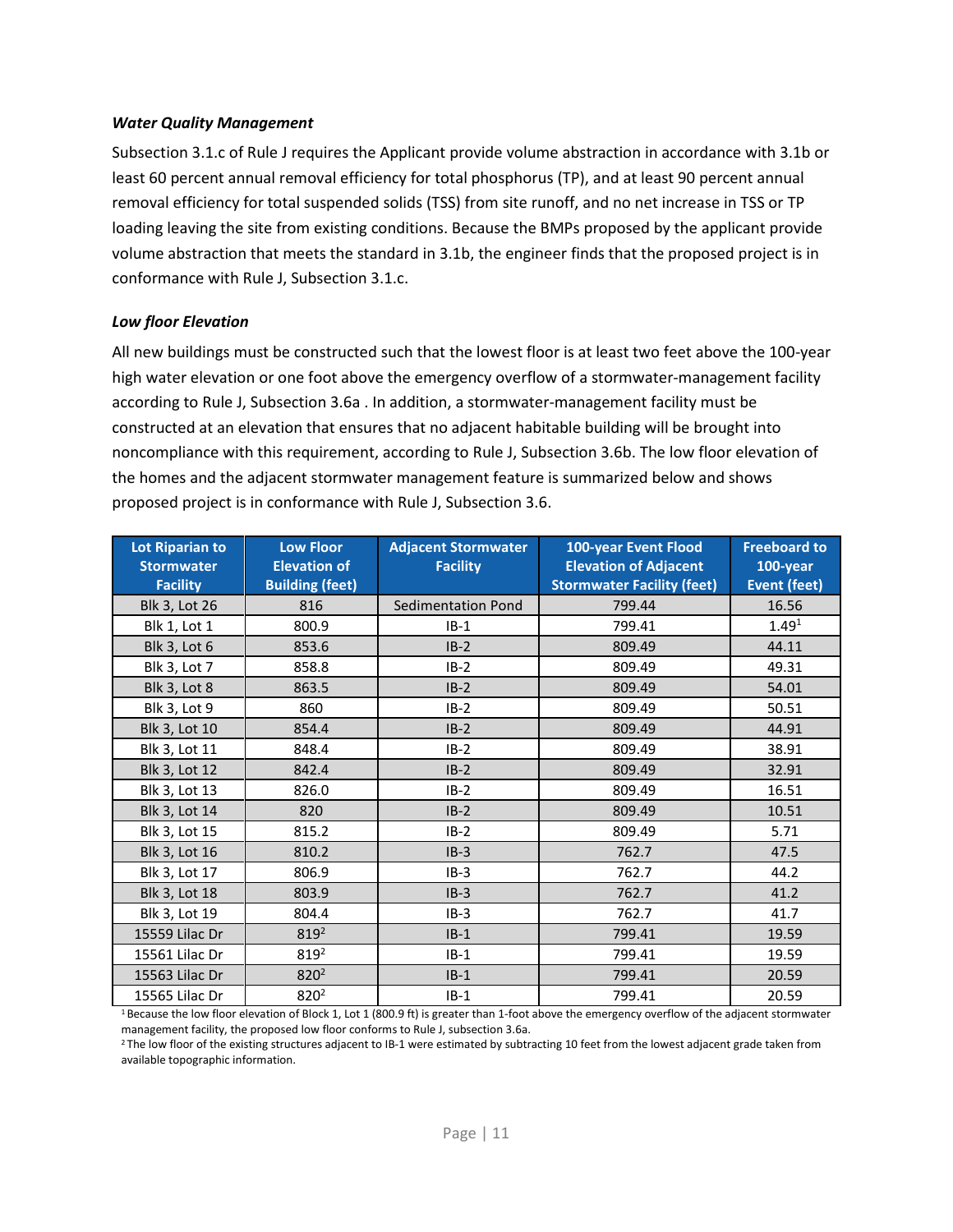### *Maintenance*

Subsection 3.7 of Rule J requires the submission of a maintenance plan. All stormwater management structures and facilities must be designed for maintenance access and properly maintained in perpetuity to assure that they continue to function as designed.

J1. Permit applicant must provide a maintenance and inspection declaration. A maintenance declaration template is available on the permits page of the RPBCWD website. (http://www.rpbcwd.org/permits/). A draft declaration must be provided for District review prior to recording.

# *Chloride Management*

Subsection 3.8 of Rule J requires the submission of chloride management plan that designates the individual authorized to implement the chloride management plan and the MPCA-certified salt applicator engaged in implementing the plan. The RPBCWD chloride-management plan requirement applies to the streets and common areas of the project site, but not the individual single-family homes. Because the streets within the proposed residential development will be dedicated to the city as public right of way and therefore maintained by Eden Prairie and the city has provided its chloride management plan and its designated state-certified chloride applicator is Eden Prairie's Streets Division Manager Larry Doig, the proposed development conforms with Rule J, subsection 3.8.

# *Wetland Protection*

Because the proposed activities discharge to a protected wetland (Wetland 1) on the site and alter the discharge the wetland receives from the site, the proposed activities must conform to RPBCWD wetland protection criteria (Rule J, subsection 3.10). Wetland 1 falls in the exceptional value category. The following table summarizes the allowable change in bounce and inundation duration from Table J1.

| <b>Wetland Value/</b> | for, 10-Year Event for 1- and 2-Year | <b>Permitted Bounce   Inundation Period</b> | <b>Inundation Period for</b> | <b>Runout Control</b> |
|-----------------------|--------------------------------------|---------------------------------------------|------------------------------|-----------------------|
| Waterbody             |                                      | Event                                       | <b>10-Year Event</b>         | <b>Elevation</b>      |
| High                  | Existing                             | Existing                                    | Existing                     | No change             |

**Summary of allowable impacts on onsite wetland from Rule J, Table J1**

Because wetland 1 is on slopes and is not an enclosed natural depression, bounce and inundation periods cannot be estimated. As a surrogate to support compliance with the bounce and inundation criterion the applicant has demonstrated, and the engineer concurs, that the proposed flow rate and volumes flowing towards wetland 1 are slightly less than the existing flows. The reduction in the 10-year runoff volume reaching the wetland is roughly 784 cubic feet. Distributing this volume over the wetland area results an immaterial change in depth. Therefore, the project is in conformance with Rule J, subsection 3.10a.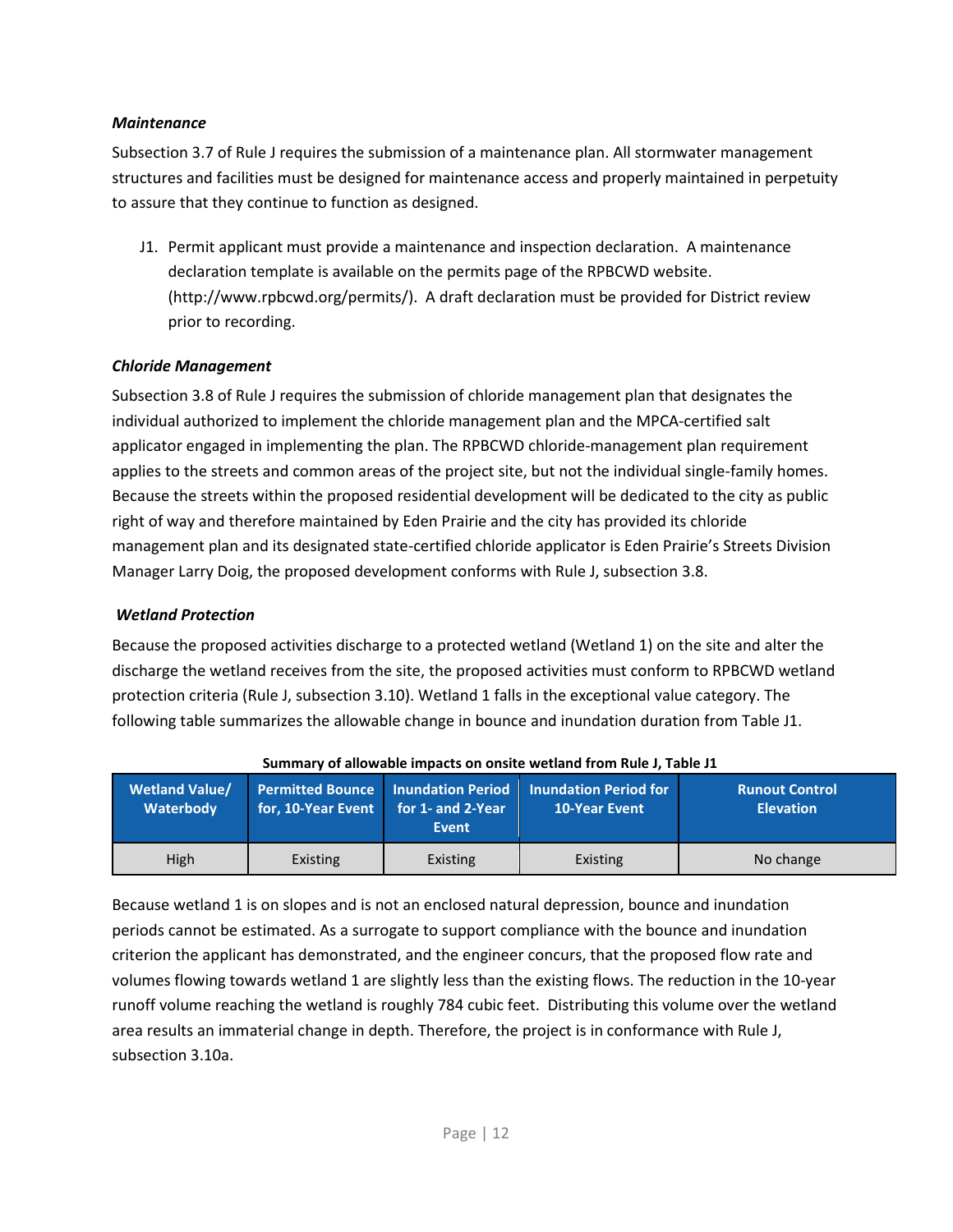Rule J, subsection 3.10b requires discharge from regulated disturbed areas be treated to meet at least 75 percent annual removal efficiency for phosphorus and 90 percent annual removal efficiency for total suspended solids prior to discharge to an exceptional value wetland. As summarized in the water quality analysis in table below, the portion of the site runoff tributary to Wetland 1 will be treated by two infiltration basins to provide 98% TSS and 98% TP removal prior to discharging to the wetland in accordance with Rule J, subsection 3.10b.

| <b>Pollutant of Interest</b>        | <b>Regulated Site Loading</b><br>(lbs/yr) | <b>Required Load Removal</b><br>(lbs/vr) | <b>Provided Load</b><br><b>Reduction (lbs/yr)</b> |
|-------------------------------------|-------------------------------------------|------------------------------------------|---------------------------------------------------|
| <b>Total Suspended Solids (TSS)</b> | 2,142                                     | 1,923 (90%)                              | 2,106 (98%)                                       |
| <b>Total Phosphorus (TP)</b>        | 11.8                                      | 8.8(75%)                                 | 11.6 (98%)                                        |

### **Rule L: Permit Fee Deposit:**

The RPBCWD permit fee schedule adopted in February 2020 requires permit applicants to deposit \$3,000 to be held in escrow and applied to cover the \$10 permit-processing fee and reimburse RPBCWD for permit review and inspection-related costs and when a permit application is approved, the deposit must be replenished to the applicable deposit amount by the applicant before the permit will be issued to cover actual costs incurred to monitor compliance with permit conditions and the RPBCWD Rules. A permit fee deposit of \$3,000 was received on March 22, 2021.

# **Rule M: Financial Assurance:**

| Rules J: Stormwater Management Facilities: \$45,112 x 125% of engineer's opinion of cost= \$56,390 |  |
|----------------------------------------------------------------------------------------------------|--|
|                                                                                                    |  |
|                                                                                                    |  |

# **Applicable General Requirements:**

- 1. The RPBCWD Administrator and Engineer shall be notified at least three days prior to commencement of work.
- 2. Construction must be consistent with the plans, specifications, and models that were submitted by the applicant that were the basis of permit approval. The date(s) of the approved plans, specifications, and modeling are listed above and on the permit. The granting of the permit does not in any way relieve the permittee, its engineer, or other professional consultants of responsibility for the permitted work.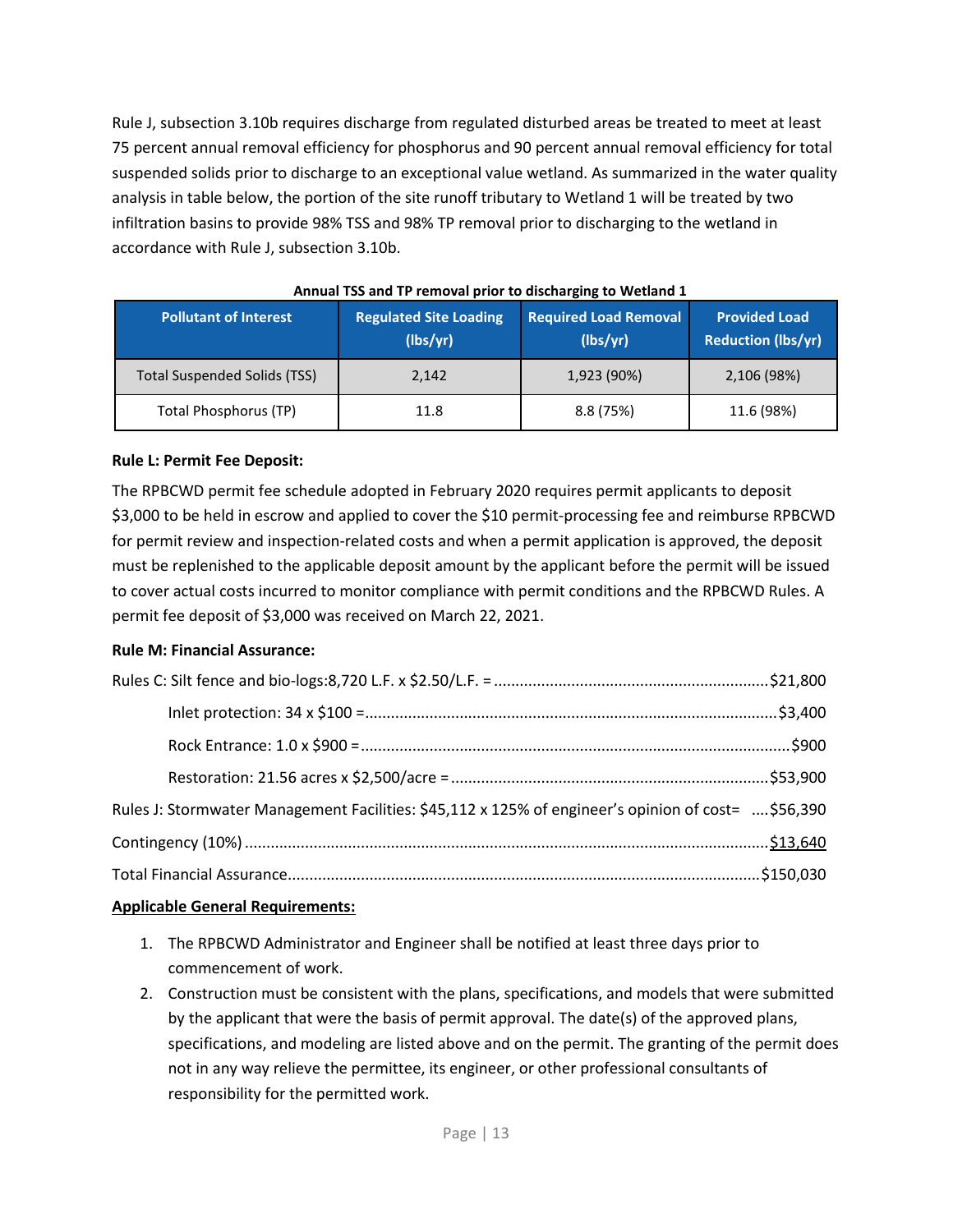- 3. The grant of the permit does not relieve the permittee of any responsibility to obtain approval of any other regulatory body with authority.
- 4. The issuance of this permit does not convey any rights to either real or personal property, or any exclusive privileges, nor does it authorize any injury to private property or any invasion of personal rights, nor any infringement of federal, state, or local laws or regulations.
- 5. In all cases where the doing by the permittee of anything authorized by this permit involves the taking, using or damaging of any property, rights or interests of any other person or persons, or of any publicly owned lands or improvements or interests, the permittee, before proceeding therewith, must acquire all necessary property rights and interest.
- 6. RPBCWD's determination to issue this permit was made in reliance on the information provided by the applicant. Any substantive change in the work affecting the nature and extent of applicability of RPBCWD regulatory requirements or substantive changes in the methods or means of compliance with RPBCWD regulatory requirements must be the subject of an application for a permit modification to the RPBCWD.
- 7. If the conditions herein are met and the permit is issued by RPBCWD, the applicant, by accepting the permit, grants access to the site of the work at all reasonable times during and after construction to authorized representatives of the RPBCWD for inspection of the work.

# **Findings**

- 1. The proposed project includes the information necessary, plan sheets and erosion control plan for review.
- 2. The proposed project will conform to Rules C, D and J if the Rule Specific Permit Conditions listed above are met.

# **Recommendation:**

Approval of the permit issuance contingent upon:

- 1. Continued compliance with General Requirements.
- 2. Financial Assurance in the amount of \$150,030.
- 3. The applicant providing documentation demonstrating that the necessary land-use rights have been obtained for the proposed activities within right of way.
- 4. Revision of Braun Intertec's Stability and Seepage Analysis and Alliant Engineering's Additional Hydrologic/Hydraulic Analysis to address RPCWD's comments and submission for RPBCWD's review and concur.
- 5. Incorporation of seepage relief or other mitigation measures to minimize soil loss at the toe of slopes if analysis shows excessive seepage, exit gradients, or subsequent risk of erosion, including but not limited to where potential seeps develop downslope of infiltration basin 1 or at flared end section outlets.
- 6. Submission to RPBCWD of updated drawings that: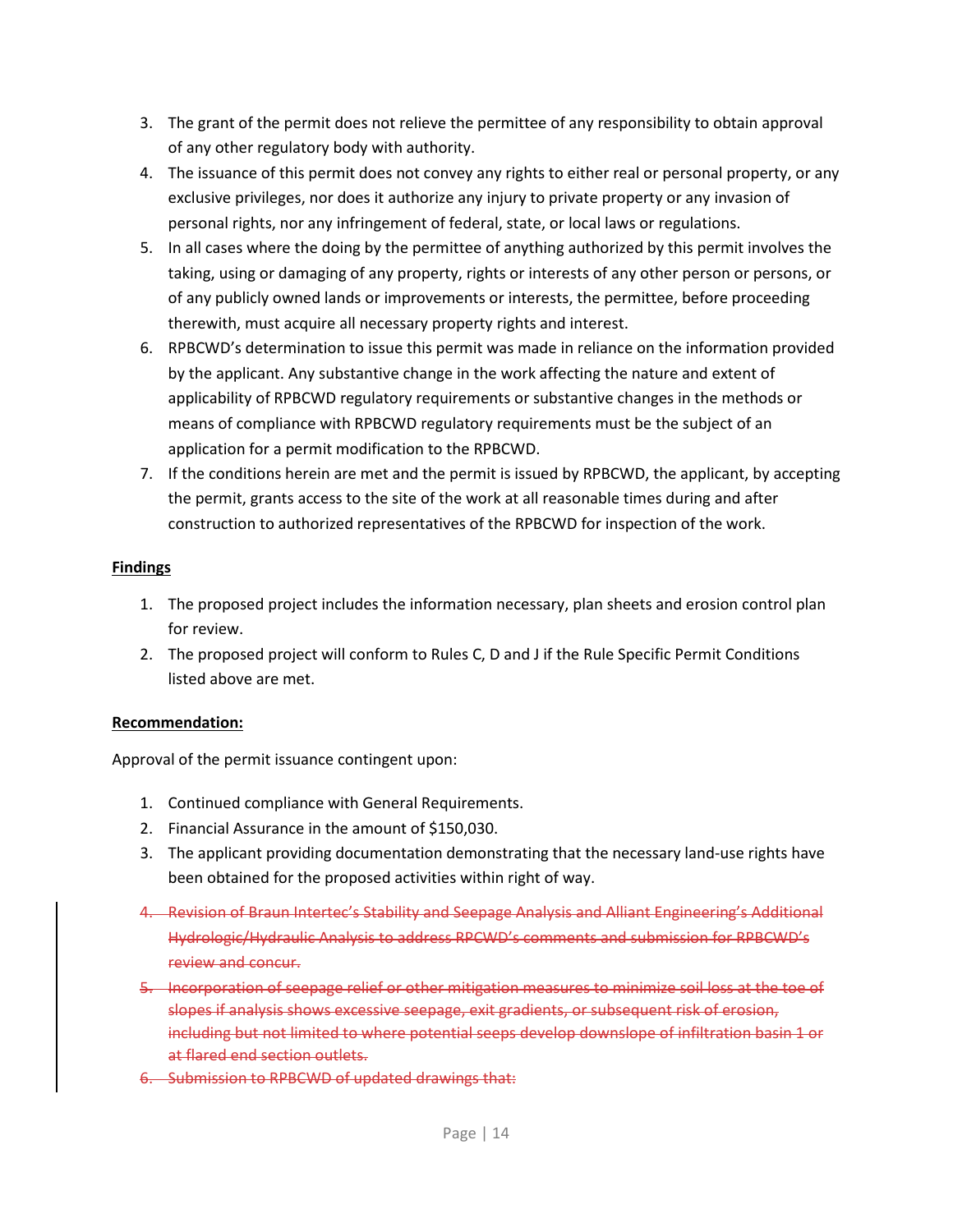- a. Incorporate the applicant's proposed additional erosion control measures described in the Rule C analysis.
- b. Revise grading around low points at Osprey and Madelynn to direct all emergency overflows into turf reinforcement mat (TRM) lined channel from both low points
- Increase inlet capacity at Osprey and Madelynn low points (e.g. high capacity inlets, more inlets)
- d. Armor the entire surface overflow route with TRM or other suitable products between infiltration basins2 and 3 or demonstrate the 500-year event will not spill over the emergency overflow.
- e. Stabilize the transition from channelized flow to native vegetated slope at end of proposed TRM channels, especially if velocities exceed 3 fps, or disperse flow to eliminate concentrated flow routes.
- f. Incorporate measures to ensure pipe joints are protected against separation subsequent potential erosion.
- 7.4.Receipt in recordation a maintenance declaration for the stormwater management facilities and buffers. Drafts of any and all documents to be recorded must be approved by the District prior to recordation.

By accepting the permit, when issued, the applicant agrees to the following stipulations:

- 1. Per Rule J, Subsection 3.1.b.ii measured infiltration capacity of the soils at the bottom of the infiltration systems IB-1 and IB-3 must be provided. The applicant must submit documentation verifying the infiltration capacity of the soils and that the volume control capacity is calculated using the measured infiltration rate. If infiltration capacity is less than needed to conform with the volume abstraction requirement in subsection 3.1b, design modifications to achieve compliance with RPBCWD requirements will need to be submitted (in the form of an application for a permit modification or new permit).
- 2. Per Rule J Subsection 4.5, upon completion of the site work, the permittee must submit as-built drawings demonstrating that at the time of final stabilization, all stormwater management facilities conform to design specifications and function as intended and approved by the District. As-built/record drawings must be signed by a professional engineer licensed in Minnesota and include, but not limited to:
	- a) the surveyed bottom elevations, water levels, and general topography of all facilities;
	- b) the size, type, and surveyed invert elevations of all stormwater facility inlets and outlets;
	- c) the surveyed elevations of all emergency overflows including stormwater facility, street, and other;
	- d) other important features to show that the project was constructed as approved by the Managers and protects the public health, welfare, and safety.
	- e) photographic evidence of buffer marker locations indicated by permanent, freestanding markers in accordance with Rule D, Subsection 3.4 criteria.
- 3. Providing the following additional close-out materials:
	- a) Documentation that constructed infiltration and filtration facilities perform as designed. This may include infiltration testing, flood testing, or other with prior approval from RPBCWD